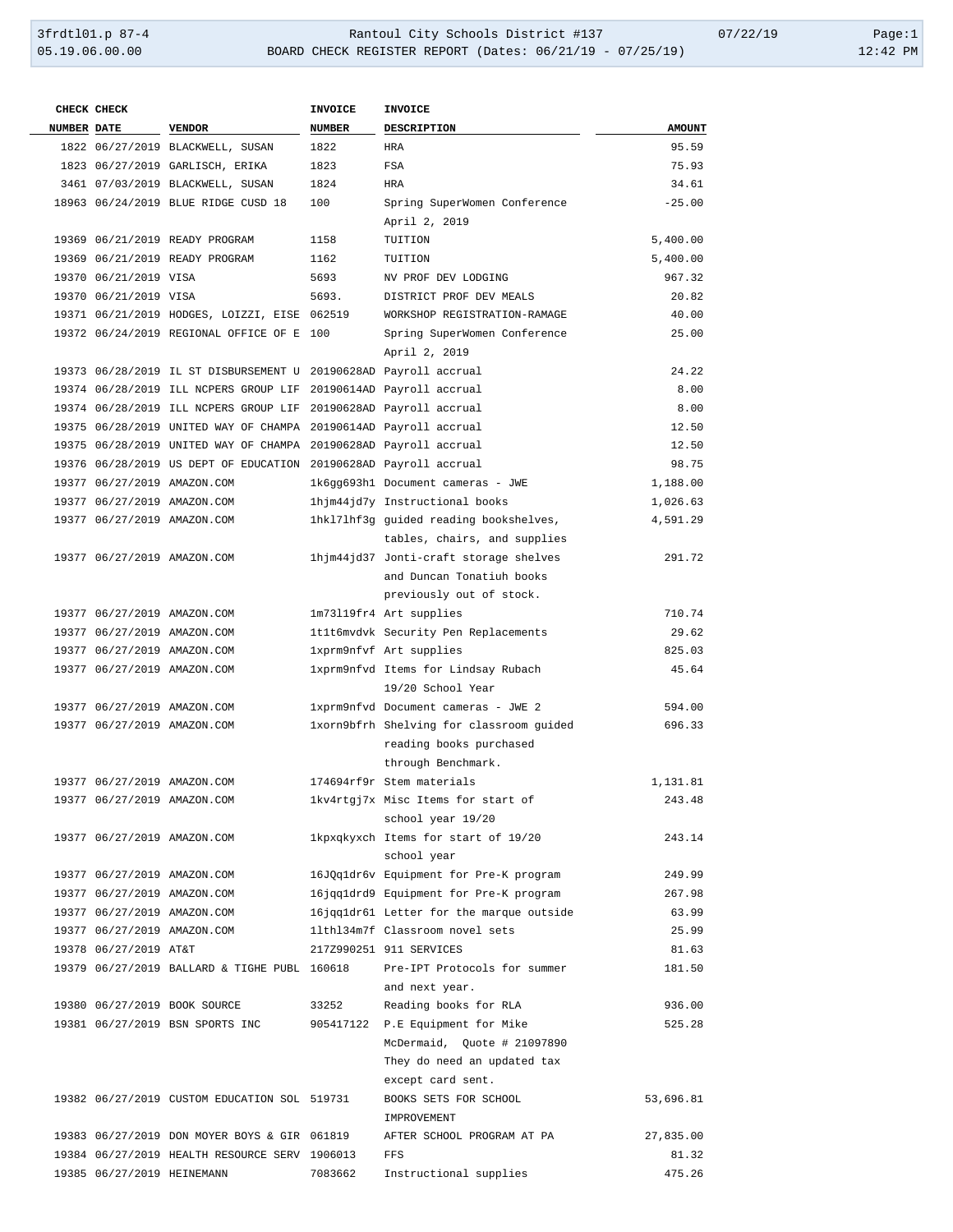| CHECK CHECK                |                                                                                                      | <b>INVOICE</b> | <b>INVOICE</b>                        |               |
|----------------------------|------------------------------------------------------------------------------------------------------|----------------|---------------------------------------|---------------|
| <b>NUMBER DATE</b>         | <b>VENDOR</b>                                                                                        | NUMBER         | DESCRIPTION                           | <b>AMOUNT</b> |
| 19385 06/27/2019 HEINEMANN |                                                                                                      | 7083663        | Instructional books                   | 748.07        |
| 19385 06/27/2019 HEINEMANN |                                                                                                      | 7084314        | Unit of studies books                 | 2,161.50      |
|                            | 19386 06/27/2019 JILL'S CREATIVE EXPR 7588                                                           |                | Bulldog track invitational            | 320.63        |
|                            | 19387 06/27/2019 KOHL WHOLESALE                                                                      | 420641         | NEW TEACHER BOOT CAMP                 | 83.42         |
|                            | 19388 06/27/2019 LOVING GUIDANCE                                                                     | 80580          | Feeling Buddies Basic Toolkit         | 1,035.00      |
|                            |                                                                                                      |                | for Classrooms (4) from               |               |
|                            |                                                                                                      |                | Conscious Discipline                  |               |
|                            |                                                                                                      |                | ******THESE ITEMS NEED TO BE          |               |
|                            |                                                                                                      |                | ORDERED*********                      |               |
|                            | 19389 06/27/2019 MY BINDING                                                                          | 305340         | Laminator repair                      | 190.00        |
|                            | 19390 06/27/2019 NCS PEARSON, INC                                                                    | 5010168        | PLS-5 Record Forms and CELF           | 287.79        |
|                            |                                                                                                      |                | Preschool-2 Record Forms from         |               |
|                            |                                                                                                      |                | Pearson ******THESE ITEMS             |               |
|                            |                                                                                                      |                | NEED TO BE ORDERED ******             |               |
|                            | 19390 06/27/2019 NCS PEARSON, INC                                                                    | 5161736        | Bracken Concept Scale 3               | 149.50        |
|                            |                                                                                                      |                | Receptive and Bracken Basic           |               |
|                            |                                                                                                      |                | Concept Scale 3 Expressive            |               |
|                            |                                                                                                      |                | Forms *****THESE ITEMS NEED           |               |
|                            |                                                                                                      |                | TO BE ORDERED                         |               |
|                            | 19391 06/27/2019 PAVILION FOUNDATION, 0426                                                           |                | HOSPITAL SERVICES                     | 792.00        |
|                            | 19392 06/27/2019 PIONEER VALLEY BOOKS 150616                                                         |                | Pioneer Valley Books                  | 2,268.00      |
|                            | 19393 06/27/2019 PROJECT TE CUSTOM SC 14001                                                          |                | 3 additional shirts for OT &          | 48.00         |
|                            |                                                                                                      |                | PT.                                   |               |
|                            | 19394 06/27/2019 QUILL CORPORATION                                                                   | 8217921        | KG Office Supplies                    | 365.70        |
|                            | 19395 06/27/2019 RANTOUL ROTARY                                                                      | 060119         | DUES-FORMAN                           | 10.00         |
|                            | 19395 06/27/2019 RANTOUL ROTARY                                                                      | 060119.        | <b>DUES-MAHONEY</b>                   | 10.00         |
|                            | 19396 06/27/2019 ROE SCHOOL WORKS                                                                    | 4821           | CONSULTANT SERVICES-PD                | 23,545.00     |
|                            | 19397 06/27/2019 SCHMITZ, KAREN                                                                      | 276677         | TEACHER EVAL TRANINING                | 375.00        |
|                            |                                                                                                      |                | REGISTRATION                          | 71.58         |
|                            | 19398 06/27/2019 SCHOOL SPECIALTY, IN 2081230210 Staff folders<br>19399 06/27/2019 WALMART COMMUNITY | 0562.          | Principal Incentive                   | 34.44         |
|                            | 19399 06/27/2019 WALMART COMMUNITY                                                                   | 0562           | Promotion certificate paper           | 7.48          |
|                            | 19399 06/27/2019 WALMART COMMUNITY                                                                   | 0562           | PRINCIPAL SUPPLIES                    | 12.43         |
|                            | 19399 06/27/2019 WALMART COMMUNITY                                                                   |                | May 21 201 Paper products for Rotary  | 48.62         |
|                            |                                                                                                      |                | Meeting. Used Debby W.                |               |
|                            |                                                                                                      |                | walmart card                          |               |
|                            | 19399 06/27/2019 WALMART COMMUNITY                                                                   | 5/21/19        | Lemonade mix & napkins for            | 10.97         |
|                            |                                                                                                      |                | Pre-K family picnic on                |               |
|                            |                                                                                                      |                | $5 - 23 - 19$ .                       |               |
|                            | 19399 06/27/2019 WALMART COMMUNITY                                                                   |                | 1597956895 PARENT INVOLVEMENT MEETING | 11.94         |
|                            |                                                                                                      |                | SUPPLIES                              |               |
|                            | 19400 06/27/2019 WALMART COMMUNITY                                                                   | 2267           | Teacher supplies                      | 40.25         |
|                            | 19400 06/27/2019 WALMART COMMUNITY                                                                   | 2267.          | RLA materials                         | 107.28        |
|                            | 19400 06/27/2019 WALMART COMMUNITY                                                                   | 2267.          | RLA materials                         | 103.55        |
|                            | 19401 07/01/2019 ALICE TRANING INSTIT 03878                                                          |                | Alice Training Institute              | 3,900.00      |
|                            |                                                                                                      |                | Subscription Annual Billing           |               |
|                            | 19402 07/01/2019 CAPSTONE CLASSROOM                                                                  | 165351         | Books for classroom libraries         | 458.15        |
|                            |                                                                                                      |                | and guided reading novel              |               |
|                            |                                                                                                      |                | sets.                                 |               |
|                            | 19403 07/01/2019 DEPARTMENT OF TREASU 2019                                                           |                | PCORI FEES                            | 553.70        |
|                            | 19404 07/01/2019 DUDE SOLUTIONS                                                                      | 2019           | TECHNOLOGY ESSENTIALS                 | 1,585.00      |
|                            | 19405 07/01/2019 FASTBRIDGE LEARNING 4210                                                            |                | 2-day FAST Essentials                 | 425.00        |
|                            |                                                                                                      |                | Training on July 29 - 30,             |               |
|                            |                                                                                                      |                | 2019 - Mari Grant                     |               |
|                            | 19405 07/01/2019 FASTBRIDGE LEARNING                                                                 | 4241           | Taylor Vogelsang 2-day FAST           | 425.00        |
|                            |                                                                                                      |                | Essentials<br>Registrant              |               |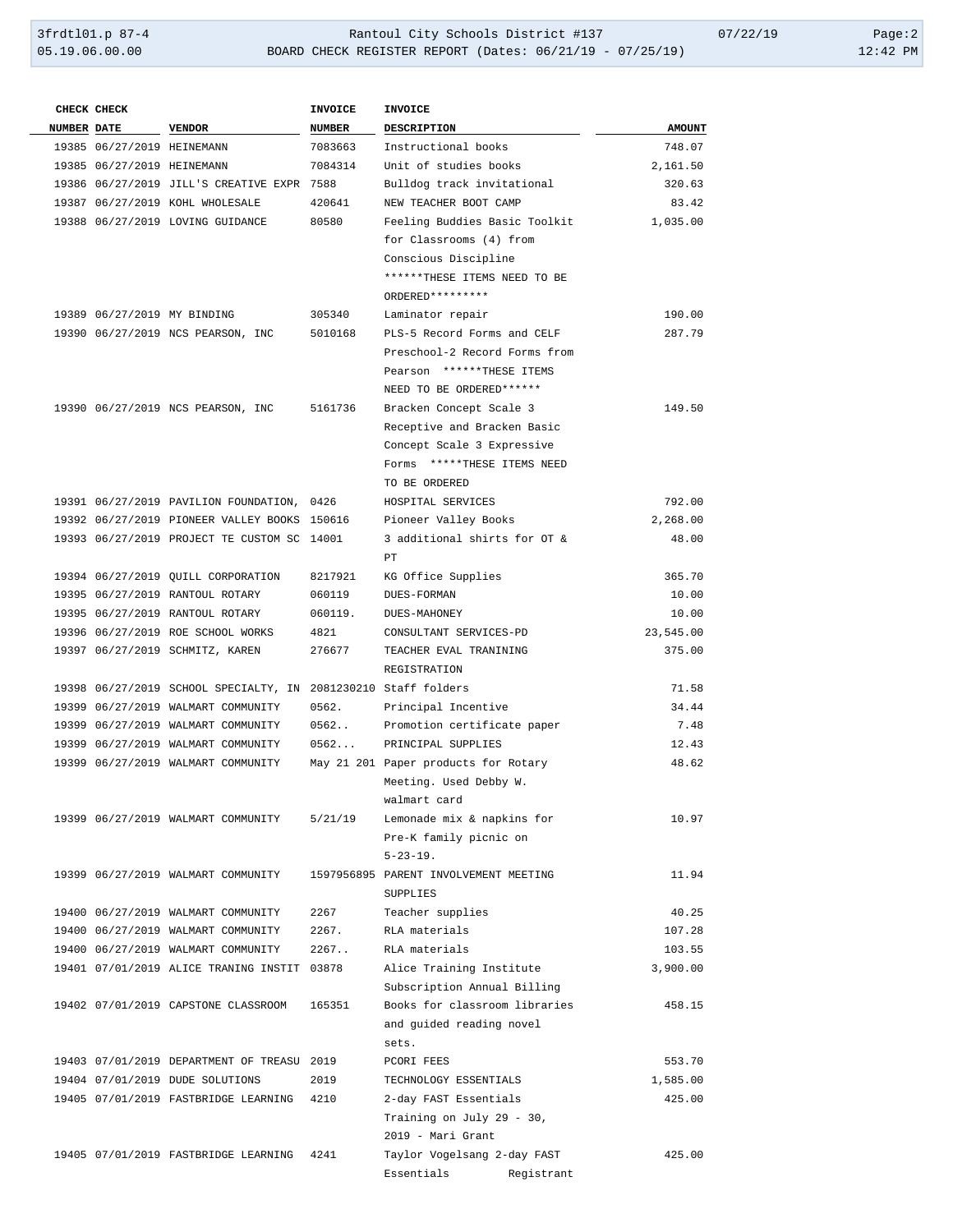|                    | CHECK CHECK               |                                                                                                                              | <b>INVOICE</b> | <b>INVOICE</b>                                                              |                      |
|--------------------|---------------------------|------------------------------------------------------------------------------------------------------------------------------|----------------|-----------------------------------------------------------------------------|----------------------|
| <b>NUMBER DATE</b> |                           | <b>VENDOR</b>                                                                                                                | <b>NUMBER</b>  | <b>DESCRIPTION</b>                                                          | <b>AMOUNT</b>        |
|                    |                           |                                                                                                                              |                | 01DBAH6VYTXGMYFAKXK<br>ID                                                   |                      |
|                    |                           | 19405 07/01/2019 FASTBRIDGE LEARNING                                                                                         | 4510           | OVerage costs for FAstbridge                                                | 994.50               |
|                    |                           |                                                                                                                              |                | 2019- please pay                                                            |                      |
|                    |                           | 19405 07/01/2019 FASTBRIDGE LEARNING                                                                                         | 4706           | Workshop for K. Sirach - Fast                                               | 425.00               |
|                    |                           |                                                                                                                              |                | Essentials                                                                  |                      |
|                    |                           | 19405 07/01/2019 FASTBRIDGE LEARNING                                                                                         | 4707           | Workshop payment for Cox,                                                   | 1,275.00             |
|                    |                           |                                                                                                                              |                | Bryant, & Tweedy                                                            |                      |
|                    |                           | 19405 07/01/2019 FASTBRIDGE LEARNING                                                                                         | 4744           | Fastbridge Learning ONline                                                  | 12,816.00            |
|                    |                           |                                                                                                                              |                | subscription renewal                                                        |                      |
|                    | 19406 07/01/2019 FRONTIER |                                                                                                                              |                | 2171590173 MONTHLY PHONE BILL                                               | 1,492.59             |
|                    |                           | 19407 07/01/2019 FRONTLINE TECHNOLOGI 100146                                                                                 |                | AESOP ANNUAL RENEWAL                                                        | 8,784.60             |
|                    |                           |                                                                                                                              |                | 19408 07/01/2019 HOUGHTON MIFFLIN COM 1600401618 Houghton mifflin materials | 36,610.33            |
|                    |                           |                                                                                                                              |                | for JWE supplemental science                                                |                      |
|                    |                           |                                                                                                                              |                | kits                                                                        |                      |
|                    |                           | 19409 07/01/2019 ILL ASSN OF SCHOOL B 270672                                                                                 |                | ANNUAL DUES                                                                 | 5,109.00             |
|                    |                           | 19410 07/01/2019 LASALLE COUNTY ROE                                                                                          | 052919         | FOOD COOP DUES/FEES                                                         | 1,512.40             |
|                    |                           | 19411 07/01/2019 MACKIN EDUCATIONAL R 583466                                                                                 |                | Culturally Diverse Library                                                  | 1,151.13             |
|                    |                           |                                                                                                                              |                | Titles for BM, EL, JW, NV, PA                                               |                      |
|                    |                           | 19411 07/01/2019 MACKIN EDUCATIONAL R 584276                                                                                 |                | Culturally Diverse Library                                                  | 1,056.55             |
|                    |                           |                                                                                                                              |                | Titles for BM, EL, JW, NV, PA                                               |                      |
|                    |                           | 19411 07/01/2019 MACKIN EDUCATIONAL R 584359                                                                                 |                | Culturally Diverse Library                                                  | 986.00               |
|                    |                           |                                                                                                                              |                | Titles for BM, EL, JW, NV, PA                                               |                      |
|                    |                           | 19411 07/01/2019 MACKIN EDUCATIONAL R 584743                                                                                 |                | Culturally Diverse Library                                                  | 1,123.55             |
|                    |                           |                                                                                                                              |                | Titles for BM, EL, JW, NV, PA                                               |                      |
|                    |                           | 19411 07/01/2019 MACKIN EDUCATIONAL R 586842                                                                                 |                | Culturally Diverse Library                                                  | 704.77               |
|                    |                           |                                                                                                                              |                | Titles for BM, EL, JW, NV, PA                                               |                      |
|                    |                           | 19411 07/01/2019 MACKIN EDUCATIONAL R 586977                                                                                 |                | Culturally Diverse Library                                                  | 1,842.30             |
|                    |                           |                                                                                                                              |                | Titles for BM, EL, JW, NV, PA                                               |                      |
|                    |                           | 19411 07/01/2019 MACKIN EDUCATIONAL R 587168                                                                                 |                | Culturally Diverse Library                                                  | 705.28               |
|                    |                           |                                                                                                                              |                | Titles for BM, EL, JW, NV, PA                                               |                      |
|                    |                           | 19411 07/01/2019 MACKIN EDUCATIONAL R 587233                                                                                 |                | Culturally Diverse Library                                                  | 646.21               |
|                    |                           |                                                                                                                              |                | Titles for BM, EL, JW, NV, PA                                               |                      |
|                    |                           | 19411 07/01/2019 MACKIN EDUCATIONAL R 587569                                                                                 |                | Culturally Diverse Library                                                  | 590.78               |
|                    |                           |                                                                                                                              |                | Titles for BM, EL, JW, NV, PA                                               |                      |
|                    | 19412 07/01/2019 PSIC     |                                                                                                                              | 070119         | INSURANCE RENEWAL                                                           | 74,720.00            |
|                    |                           | 19413 07/01/2019 RANTOUL PARK DISTRIC 070119                                                                                 |                | WABASH PARK MULTI COURT                                                     | 25,000.00            |
|                    |                           |                                                                                                                              |                | RESURFACING PROJECT                                                         |                      |
|                    |                           | 19414 07/01/2019 ROE #17 1001900337 COPY PAPER                                                                               |                |                                                                             | 23,392.00            |
|                    |                           | 19415 07/01/2019 ROE SCHOOL WORKS 4839                                                                                       |                | CONSULTANT                                                                  | 1,438.50             |
|                    |                           |                                                                                                                              |                | SERVICES-ACCELERATION                                                       |                      |
|                    |                           |                                                                                                                              |                | ADMIN/COACHING                                                              |                      |
|                    |                           | 19416 07/01/2019 ROOSEVELT UNIVERSITY 4839                                                                                   |                | CONSULTANT                                                                  | 17,648.00            |
|                    |                           |                                                                                                                              |                | SERVICES-ACCELERATION                                                       |                      |
|                    |                           |                                                                                                                              |                | ADMIN/COACHING                                                              |                      |
|                    |                           |                                                                                                                              |                | 19417 07/01/2019 SKYWARD ACCOUNTING D 196489 FINANCIAL MGT SOFTWARE         | 21,829.00            |
|                    |                           | 19417 07/01/2019 SKYWARD ACCOUNTING D 198173                                                                                 |                | LICENSE                                                                     |                      |
|                    | 19418 07/01/2019 US GAMES |                                                                                                                              |                | STUDENT MGT SOFTWARE LICENSE<br>905455559 Items for Kari Ackerman           | 24, 177.60<br>244.49 |
|                    |                           | 19419 06/30/2019 FIRST STUDENT 11597392                                                                                      |                | TRANSPORTATION SERVICES                                                     | 20,540.26            |
|                    |                           |                                                                                                                              |                | TRANSPORTATION SERVICES                                                     | 1,016.32             |
|                    |                           | 19419 06/30/2019 FIRST STUDENT 110325                                                                                        |                |                                                                             | 792.00               |
|                    |                           | 19420 06/30/2019 PAVILION FOUNDATION, 426 HOSPITAL SERVICES                                                                  |                |                                                                             | 198.00               |
|                    |                           | 19420 06/30/2019 PAVILION FOUNDATION, 517 HOSPITAL SERVICES<br>19420 06/30/2019 PAVILION FOUNDATION, 700681638 SP ED TUITION |                |                                                                             | 9,026.55             |
|                    |                           | 19421 07/15/2019 US DEPT OF EDUCATION 20190715AD Payroll accrual                                                             |                |                                                                             | 98.75                |
|                    |                           | 19422 07/15/2019 IL ST DISBURSEMENT U 20190715AD Payroll accrual                                                             |                |                                                                             | 24.22                |
|                    |                           |                                                                                                                              |                | 19423 07/18/2019 51 FIRE AND SAFETY C 310 Annual inspection of Fire         | 386.50               |
|                    |                           |                                                                                                                              |                |                                                                             |                      |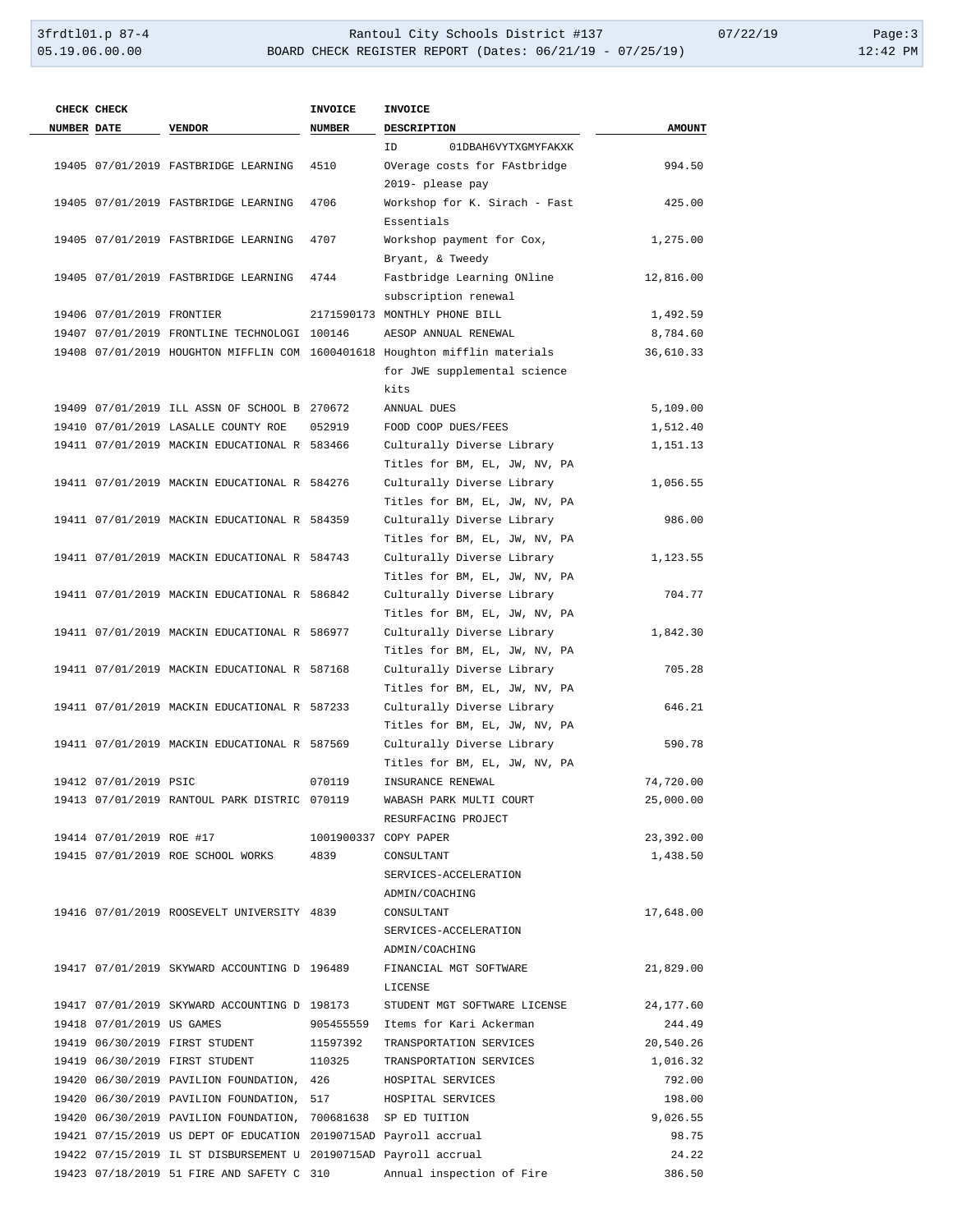|                    | CHECK CHECK |                                                        | INVOICE       | <b>INVOICE</b>                                          |               |
|--------------------|-------------|--------------------------------------------------------|---------------|---------------------------------------------------------|---------------|
| <b>NUMBER DATE</b> |             | <b>VENDOR</b>                                          | <b>NUMBER</b> | <b>DESCRIPTION</b>                                      | <b>AMOUNT</b> |
|                    |             |                                                        |               | extinguisher for Maint Shed,                            |               |
|                    |             |                                                        |               | Bus Garage, Warehouse,<br>Hydrotest Extinguisher, Valve |               |
|                    |             |                                                        |               | Stem, Oring, Guage, Service                             |               |
|                    |             |                                                        |               | Call                                                    |               |
|                    |             | 19423 07/18/2019 51 FIRE AND SAFETY C 311              |               | Fire Ext. Inspections                                   | 912.50        |
|                    |             | 19423 07/18/2019 51 FIRE AND SAFETY C 312              |               | Fire Ext Inspections                                    | 514.50        |
|                    |             | 19423 07/18/2019 51 FIRE AND SAFETY C 313              |               | Fire Ext Inspections                                    | 470.00        |
|                    |             | 19423 07/18/2019 51 FIRE AND SAFETY C 314              |               | Fire Ext Inspections                                    | 565.50        |
|                    |             | 19423 07/18/2019 51 FIRE AND SAFETY C 315              |               | Fire Ext Inspections                                    | 54.00         |
|                    |             | 19423 07/18/2019 51 FIRE AND SAFETY C 316              |               | Fire Ext Inspections                                    | 96.00         |
|                    |             | 19424 07/18/2019 8TO18 MEDIA, INC.                     | 1847          | Annual subscription MS-JH<br>2019-2020                  | 350.00        |
|                    |             | 19425 07/18/2019 ABILITY SCS INC                       | 7572          | Kitchen Hood Cleaning - BM                              | 385.00        |
|                    |             | 19425 07/18/2019 ABILITY SCS INC                       | 7574          | Kitchen Hood Cleaning - PA                              | 385.00        |
|                    |             | 19425 07/18/2019 ABILITY SCS INC                       | 7575          | Kitchen Hood Cleaning - Eater                           | 385.00        |
|                    |             | 19425 07/18/2019 ABILITY SCS INC                       | 7573          | Kitchen Hood Cleaning - NV                              | 385.00        |
|                    |             | 19426 07/18/2019 ACE HARDWARE                          | 56062/5       | EL Gen Supplies                                         | 15.99         |
|                    |             | 19426 07/18/2019 ACE HARDWARE                          | 56170/5       | Eater Grounds Supplies                                  | 15.00         |
|                    |             | 19426 07/18/2019 ACE HARDWARE                          | 56239         | Eater Gen Supplies                                      | 7.99          |
|                    |             | 19427 07/18/2019 ADVANCED COMMERCIAL                   | 08004         | SOUTH MAINT SHOP SHED ROOFJ                             | 8,225.00      |
|                    |             | 19427 07/18/2019 ADVANCED COMMERCIAL                   | 8003          | NORTH MAINT SHOP SHED ROOF                              | 7,350.00      |
|                    |             | 19427 07/18/2019 ADVANCED COMMERCIAL                   | 8005          | FIRST STUDENT SHED ROOF                                 | 2,100.00      |
|                    |             | 19428 07/18/2019 ALLIED MECHANICAL SE 8016             |               | WO #0363 2 WATER COOLER                                 | 2,038.54      |
|                    |             |                                                        |               | INSTALLATION, RCS PROVIDED                              |               |
|                    |             |                                                        |               | COOLERS T AND M ONLY                                    |               |
|                    |             | 19429 07/18/2019 AUNT MILLIE'S BAKERI SEE DESCRI INV   |               |                                                         | 198.64        |
|                    |             |                                                        |               | #000807115703,00807116102,0008                          |               |
|                    |             |                                                        |               | 07116803,000807117805 - WG                              |               |
|                    |             |                                                        |               | bread and WG buns for SSO -                             |               |
|                    |             |                                                        |               | June, 2019.                                             |               |
|                    |             | 19430 07/18/2019 BENEFIT PLANNING                      | 205861        | FLEX/HRA ADMIN FEES                                     | 1,292.85      |
|                    |             | 19431 07/18/2019 BENZ, BRIAN                           | 070119        | JUNE TRANSPORT OF STUDENTS                              | 407.16        |
|                    |             | 19432 07/18/2019 BERG TANKS                            | 2506          | CLEAN OUT SMALL LIFT STATION                            | 200.00        |
|                    |             | 19433 07/18/2019 BETTER PAVING                         | 3031          | CLEAN SEAL AND STRIPE OLD<br><b>ASPHALT</b>             | 4,875.00      |
|                    |             | 19433 07/18/2019 BETTER PAVING                         | 3030          | CLEAN SEAL AND STRIPE OLD                               | 3,225.00      |
|                    |             |                                                        |               | ASPHALT - CENTRAL OFFICE SEAL                           |               |
|                    |             |                                                        |               | AND PAINT JWEATER BASKETBALL<br>COURT                   |               |
|                    |             | 19434 07/18/2019 CENTRAL ILLINOIS PRO 070319           |               | Fresh produce - Seamless                                | 347.35        |
|                    |             |                                                        |               | Summer - June, 2019.                                    |               |
|                    |             | 19435 07/18/2019 CHEMICAL MAINTENANCE S023733          |               | NV Gym Cleaning                                         | 1,500.00      |
|                    |             | 19435 07/18/2019 CHEMICAL MAINTENANCE S023325          |               | District Cleaning Supplies                              | 1,948.17      |
|                    |             | 19436 07/18/2019 CLOVERLEAF FARMS DIS SEE DESCRI INV # |               |                                                         | 720.30        |
|                    |             |                                                        |               | 3707424DM, 3707552DM, 3707720DM,                        |               |
|                    |             |                                                        |               | 3710875DM, 371027DM, 3711250DM                          |               |
|                    |             |                                                        |               | Milk for Seamless summer -                              |               |
|                    |             |                                                        |               | June, 2019.                                             |               |
|                    |             | 19437 07/18/2019 CONNOR CO                             |               | S855510000 2 NEW BOTTLE FILLER WATER                    | 2,255.00      |
|                    |             |                                                        |               | COOLERS - MAIN HALL AND 6TH                             |               |
|                    |             |                                                        |               | GRADE HALL                                              |               |
|                    |             | 19438 07/18/2019 CONSTELLATION ENERGY 2632410          |               | NATURAL GAS SUPPLY CHARGES                              | 1,018.63      |
|                    |             | 19439 07/18/2019 CORKY'S SERVICE CENT 062519           |               | VAN TEST LANE 6 MONTH                                   | 29.00         |
|                    |             |                                                        |               | INSPECTIONDesk for Nakia                                |               |
|                    |             |                                                        |               | Benson- technology office                               |               |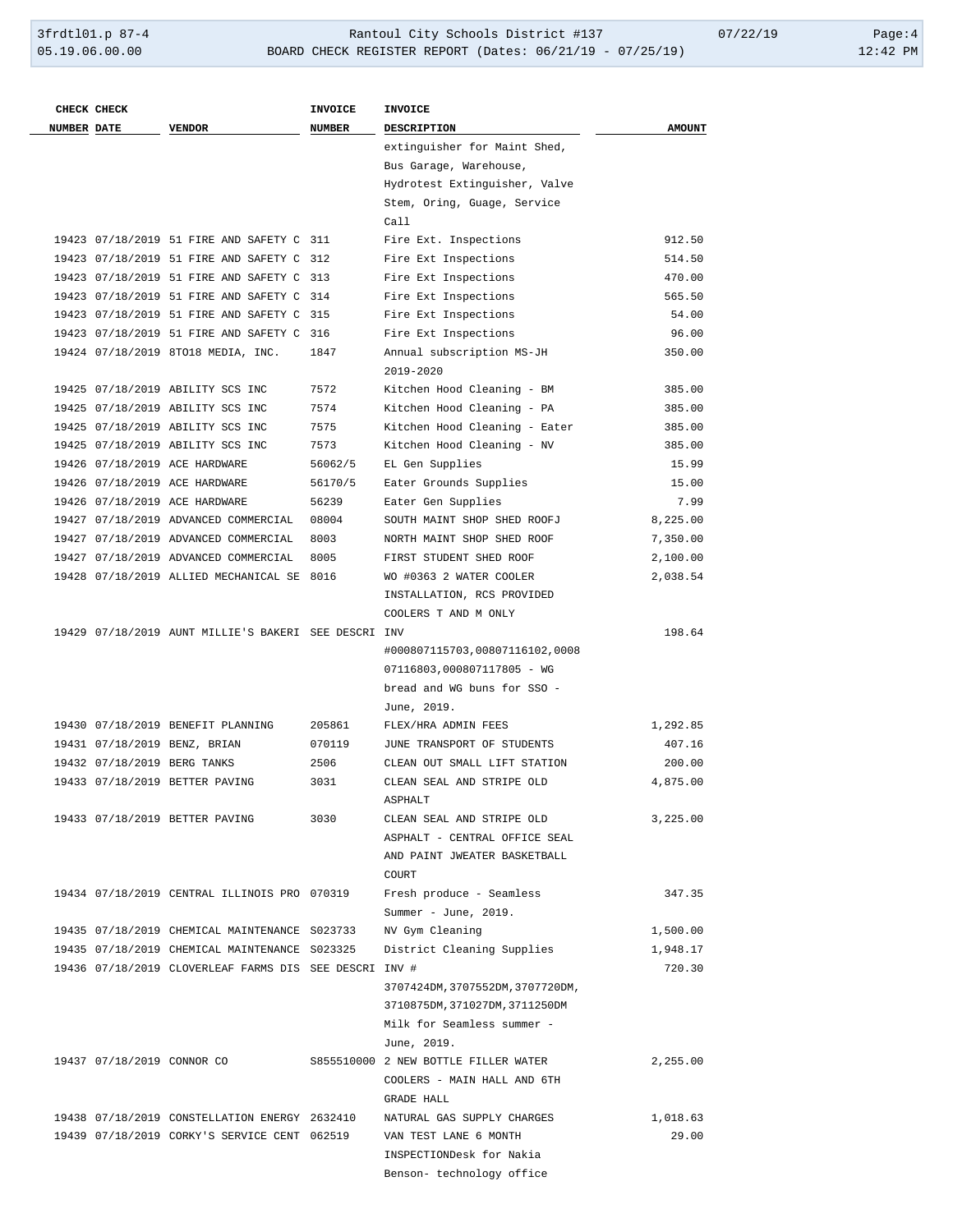| CHECK CHECK                |                                                | <b>INVOICE</b> | <b>INVOICE</b>                                                                          |               |
|----------------------------|------------------------------------------------|----------------|-----------------------------------------------------------------------------------------|---------------|
| <b>NUMBER DATE</b>         | VENDOR                                         | NUMBER         | DESCRIPTION                                                                             | <b>AMOUNT</b> |
|                            | 19440 07/18/2019 DAVIS/HOUK MECHANICA s19jm511 |                | Annex Gym A/C not                                                                       | 231.00        |
|                            |                                                |                | coolingNATURAL GAS SUPPLY<br><b>CHARGES</b>                                             |               |
|                            |                                                |                | 19440 07/18/2019 DAVIS/HOUK MECHANICA M17006-196 All Schools Maint Agreement            | 3,014.50      |
|                            | 19441 07/18/2019 E.T. PADDOCK ENTERPR 05/19100 |                | Bleacher Service and Repair                                                             | 3,190.00      |
|                            | 19441 07/18/2019 E.T. PADDOCK ENTERPR 06/19143 |                | BM Bleacher Service and<br>Repair                                                       | 1,805.00      |
|                            | 19441 07/18/2019 E.T. PADDOCK ENTERPR 06/19144 |                | BB Backstop inspection JW<br>Eater/Annex/BM/EL/NV/PA                                    | 4,980.00      |
|                            | 19442 07/18/2019 EXCHANGE CLUB OF RAN 2576     |                | <b>DUES</b>                                                                             | 160.00        |
| 19443 07/18/2019 FASTSIGNS |                                                | 26050539       | HANDICAP SIGN GROUNDS<br>SUPPLIES                                                       | 132.00        |
|                            | 19444 07/18/2019 FORSYTH INSURANCE GR 427      |                | TREASURERS BOND                                                                         | 3,650.00      |
|                            | 19445 07/18/2019 ILLINI FS, INCORPORA 06302019 |                | JUNE 2019 FUEL EXPENSES                                                                 | 1,241.50      |
|                            | 19446 07/18/2019 ILLINOIS STATE POLIC 53119    |                | FINGERPRINTING - MAY 2019 8                                                             | 226.00        |
|                            |                                                |                | TOTAL : TEACHERS (5), K.<br>FLANAGAN, K. WALDBESER, C.<br>MCCONKEY, P. MEUSER, A.       |               |
|                            |                                                |                | DAILY/ NURSE (1) C. JONES. /<br>SPEECH PATH. (1) M. THOMPSON<br>/ PRE K DIRECTOR (1) A. |               |
|                            |                                                |                | HAYDEN.                                                                                 |               |
|                            | 19447 07/18/2019 JOHNSON CONTROLS              | 85949967       | EATER F/A TROUBLE                                                                       | 864.78        |
|                            | 19447 07/18/2019 JOHNSON CONTROLS              | 21004445       | MAINT AGREEMENT - FIRE ALARM<br>TEST AND INSPECTION                                     | 4,691.05      |
|                            | 19447 07/18/2019 JOHNSON CONTROLS              | 21004549       | PA MAINT AGREEMENT - FIRE<br>ALARM TEST AND INSPECTION                                  | 4,204.60      |
|                            | 19447 07/18/2019 JOHNSON CONTROLS              | 21004580       | BM MAINT AGREEMENT - FIRE<br>ALARM TEST AND INSPECTION                                  | 3,656.14      |
|                            | 19447 07/18/2019 JOHNSON CONTROLS              | 21004661       | NV MAINT AGREEMENT - FIRE<br>ALARM TEST AND INSPECTION                                  | 2,279.12      |
|                            | 19447 07/18/2019 JOHNSON CONTROLS              | 21004662       | MYNA THOMPSON MAINT AGREEMENT<br>- FIRE ALARM TEST AND<br>INSPECTION                    | 2,511.51      |
|                            | 19447 07/18/2019 JOHNSON CONTROLS              | 21004663       | EASTLAWN MAINT AGREEMENT -<br>FIRE ALARM TEST AND<br>INSPECTION                         | 2,172.31      |
|                            | 19447 07/18/2019 JOHNSON CONTROLS              | 85987360       | NORTHVIEW KITCHEN HOOD<br>INSPECTION                                                    | 36.00         |
|                            | 19447 07/18/2019 JOHNSON CONTROLS              | 85987362       | EATER KITCHEN HOOD INSPECTION                                                           | 83.00         |
|                            | 19447 07/18/2019 JOHNSON CONTROLS              | 85987117       | PLEASANT ACRES KITCHEN HOOD<br>INSPECTION                                               | 18.00         |
|                            | 19447 07/18/2019 JOHNSON CONTROLS              | 85987114       | EASTLAWN KITCHEN HOOD<br>INSPECTION                                                     | 36.00         |
|                            | 19447 07/18/2019 JOHNSON CONTROLS              | 85986669       | BROADMEADOW KITCHEN HOOD<br>INSPECTION                                                  | 18.00         |
|                            | 19448 07/18/2019 KOHL WHOLESALE                | 427961         | Food and supplies - Seamless<br>Summer - June, 2019.                                    | 7,222.73      |
|                            | 19449 07/18/2019 KOPMANN, REBECCA              | 5/27/19        | Reimbursement for Food<br>Service Sanitation Course &<br>exam.                          | 127.00        |
|                            | 19450 07/18/2019 LAMINATING AND BINDI 210318   |                | Laminating film for start of<br>19/20 school year                                       | 100.46        |
|                            | 19451 07/18/2019 LAUREN INNOVATIONS            | 746            | NAVIGATE LICENSE                                                                        | 2,500.00      |
|                            | 19452 07/18/2019 LEARNING RESOURCES            | 85986669       | Activity Sets From Learning<br>Resources for Speech                                     | 149.96        |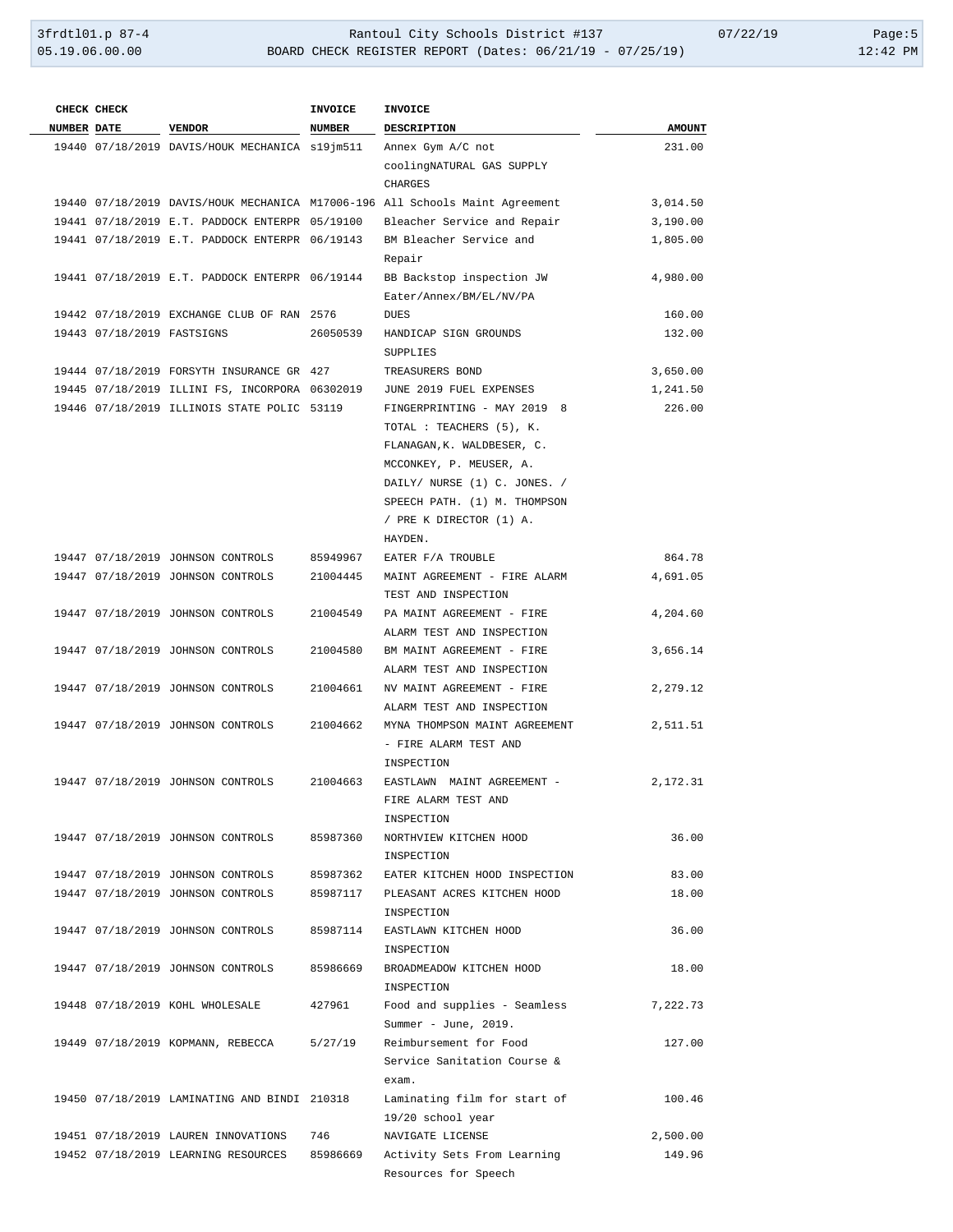|                    | CHECK CHECK               |                                                      | <b>INVOICE</b> | <b>INVOICE</b>                                                              |               |
|--------------------|---------------------------|------------------------------------------------------|----------------|-----------------------------------------------------------------------------|---------------|
| <b>NUMBER DATE</b> |                           | <b>VENDOR</b>                                        | <b>NUMBER</b>  | <b>DESCRIPTION</b>                                                          | <b>AMOUNT</b> |
|                    |                           |                                                      |                | *****THESE ITEMS NEED TO BE                                                 |               |
|                    |                           |                                                      |                | ORDERED *****                                                               |               |
|                    |                           | 19453 07/18/2019 LORENZ SUPPLY CO                    | 85986669       | District Cleaning Supplies                                                  | 3,535.98      |
|                    |                           | 19454 07/18/2019 THE MARKERBOARD PEOP 85986669       |                | Marker Boards for students                                                  | 1,963.50      |
|                    |                           |                                                      |                | 19455 07/18/2019 NEGWER MATERIALS INC URB1187857 PLEASANT ACRES BUILD NEW   | 455.33        |
|                    |                           |                                                      |                | <b>NURSES OFFICE</b>                                                        |               |
|                    |                           |                                                      |                | 19455 07/18/2019 NEGWER MATERIALS INC URB1194876 PLEASANT ACRES BUILD WALLS | 151.48        |
|                    |                           |                                                      |                | FOR NEW NURSES OFFICE                                                       |               |
|                    |                           | 19456 07/18/2019 NEWS-GAZETTE, INCORP 06/2019        |                | NOTICE OF PUBLIC HEARING                                                    | 37.73         |
|                    |                           | 19457 07/18/2019 NICK'S PAINTS                       | 213725         | PAINT - FOOD SERVICE                                                        | 25.00         |
|                    |                           |                                                      |                | SUPERVISOR OFFICE                                                           |               |
|                    |                           | 19457 07/18/2019 NICK'S PAINTS                       | 213723         | PAINT - ALL SCHOOLS                                                         | 240.00        |
|                    |                           | 19457 07/18/2019 NICK'S PAINTS                       | 213724         | PAINT - ALL SCHOOLS                                                         | 52.00         |
|                    |                           | 19458 07/18/2019 OFFICE DEPOT, INC                   | 213724         | PFA office materials                                                        | 75.84         |
|                    | 19459 07/18/2019 PAR, INC |                                                      | 213724         | BRIEF 2 KIT FROM PARINC                                                     | 469.80        |
|                    |                           |                                                      |                | *****THIS ITEM NEEDS TO BE                                                  |               |
|                    |                           |                                                      |                | ORDERED *****                                                               |               |
|                    |                           | 19460 07/18/2019 PITNEY BOWES                        | 070519         | POSTAGE MACHINE                                                             | 450.00        |
|                    |                           | 19461 07/18/2019 OUILL CORPORATION                   | 070519         | Office supplies - paper                                                     | 205.87        |
|                    |                           |                                                      |                | clips, binder clips,                                                        |               |
|                    |                           |                                                      |                | envelopes rolly cart                                                        |               |
|                    |                           | 19461 07/18/2019 QUILL CORPORATION                   | 8443280        | Ouill order for first of the                                                | 690.78        |
|                    |                           |                                                      |                | year supplies                                                               |               |
|                    |                           | 19461 07/18/2019 QUILL CORPORATION                   | 8443297        | Laminating film & command                                                   | 459.30        |
|                    |                           |                                                      |                | hooks.                                                                      |               |
|                    |                           | 19461 07/18/2019 QUILL CORPORATION                   | 8611651        | TONER SUPPLIES FROM QUILL FOR                                               | 483.98        |
|                    |                           |                                                      |                | BM/SPEECH TEAM *****THESE                                                   |               |
|                    |                           |                                                      |                | ITEMS NEED TO BE ORDERED****                                                |               |
|                    |                           | 19461 07/18/2019 OUILL CORPORATION                   | 8443312        | Butcher/Bulletin Board Paper                                                | 697.93        |
|                    |                           | 19462 07/18/2019 RANTOUL ROTARY                      | 070119         | DUES-FORMAN                                                                 | 41.00         |
|                    |                           | 19462 07/18/2019 RANTOUL ROTARY                      | 070119.        | DUES-RAMAGE                                                                 | 58.00         |
|                    |                           | 19463 07/18/2019 RAPTOR TECHNOLOGIES                 | 111439         | Raptor Labels                                                               | 100.00        |
|                    |                           | 19463 07/18/2019 RAPTOR TECHNOLOGIES                 | 111441         | Raptor rolls                                                                | 100.00        |
|                    |                           | 19464 07/18/2019 REALLY GOOD STUFF                   | 6920855        | Book bins for literacy                                                      | 1,918.75      |
|                    |                           |                                                      |                | incentive                                                                   |               |
|                    |                           | 19464 07/18/2019 REALLY GOOD STUFF                   | 6915115        | Storage and shelving for                                                    | 5,146.93      |
|                    |                           |                                                      |                | classroom libraries.                                                        |               |
|                    |                           |                                                      |                | 19465 07/18/2019 REPUBLIC SERVICES #7 0726000458 TRASH REMOVAL SERVICES     | 1,533.95      |
|                    |                           | 19466 07/18/2019 ROBBINS SCHWARTZ NIC SEE DESCRI INV |                |                                                                             | 3,563.75      |
|                    |                           |                                                      |                | 849749,849750,879751,749752,87                                              |               |
|                    |                           |                                                      |                | 9753, 8794754, 849755, 879756, 849                                          |               |
|                    |                           |                                                      |                | 757.                                                                        |               |
|                    |                           | 19467 07/18/2019 ROCHESTER 100, INC                  | INV16890       | Nicky's Red Folders for                                                     | 550.00        |
|                    |                           |                                                      |                | students take home folders                                                  |               |
|                    |                           |                                                      |                | everyday use.                                                               |               |
|                    |                           | 19468 07/18/2019 Rogards Office Plus 14723350        |                | Desk for Nakia Benson-                                                      | 567.00        |
|                    |                           |                                                      |                | technology office                                                           |               |
|                    |                           | 19469 07/18/2019 RURAL KING                          | 062519         | NV Grounds Supplies                                                         | 12.99         |
|                    |                           |                                                      |                | 19470 07/18/2019 SCHOOL SPECIALTY, IN 3081033247 NEW SCHOOL YEAR SUPPLIES   | 742.34        |
|                    |                           | 19471 07/18/2019 SCHOOLMATE                          |                | INV0005170 STUDENT PLANNERS                                                 | 709.50        |
|                    |                           | 19472 07/18/2019 SPEECH CORNER                       | 17163          | EDUCATIONAL GAMES FOR BM                                                    | 246.88        |
|                    |                           |                                                      |                | SPEECH *****THESE ITEMS NEED                                                |               |
|                    |                           |                                                      |                | TO BE ORDERED *****                                                         |               |
|                    |                           | 19472 07/18/2019 SPEECH CORNER                       | 17158          | EDUCATIONAL GAMES FOR NV                                                    | 104.90        |
|                    |                           |                                                      |                | SPEECH FROM SPEECH CORNER                                                   |               |
|                    |                           |                                                      |                | ****THESE ITEMS NEED TO BE                                                  |               |
|                    |                           |                                                      |                |                                                                             |               |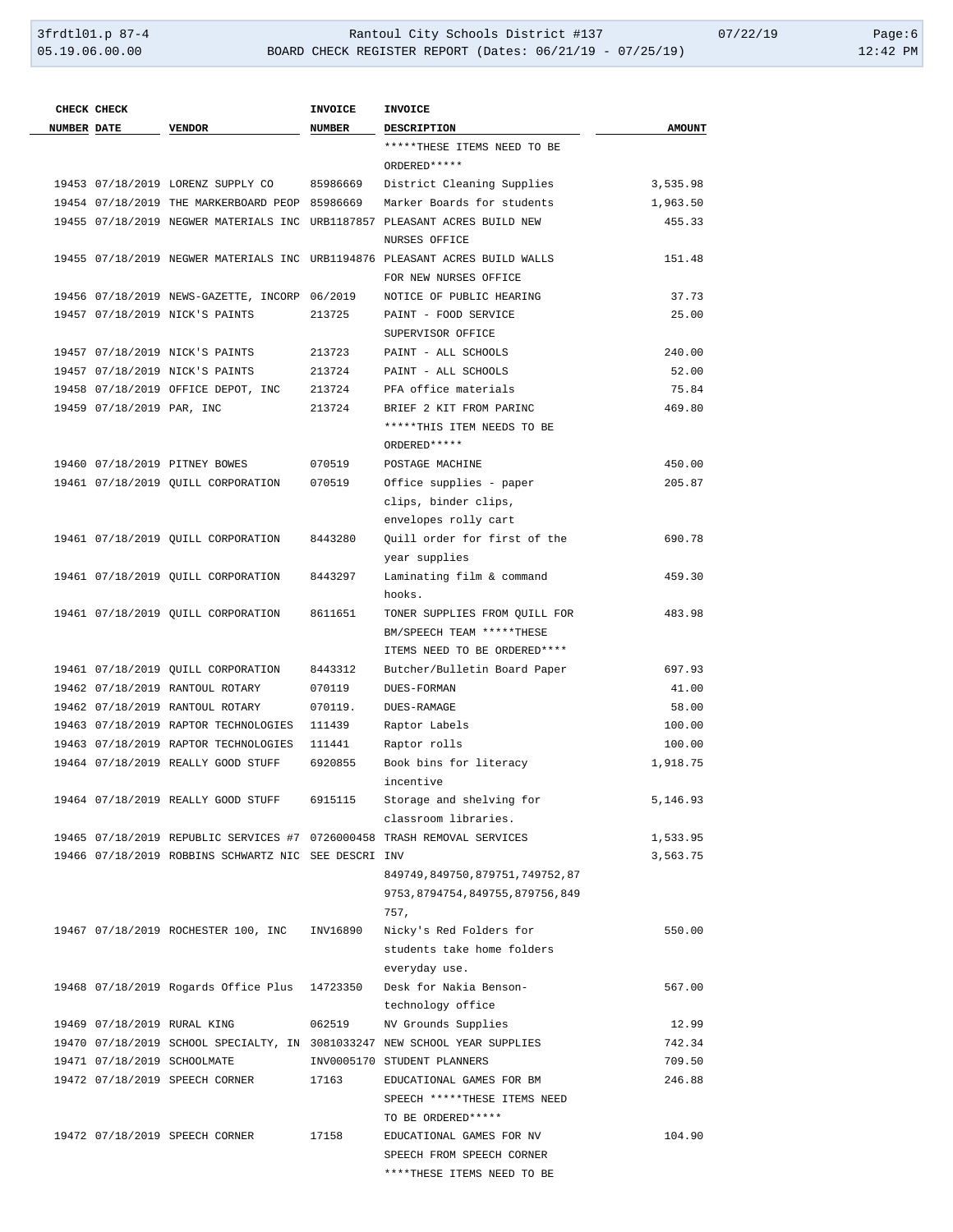|                    | CHECK CHECK           |                                                            | <b>INVOICE</b> | INVOICE                              |               |
|--------------------|-----------------------|------------------------------------------------------------|----------------|--------------------------------------|---------------|
| <b>NUMBER DATE</b> |                       | <b>VENDOR</b>                                              | NUMBER         | <b>DESCRIPTION</b>                   | <b>AMOUNT</b> |
|                    |                       |                                                            |                | ORDERED ****                         |               |
|                    |                       | 19473 07/18/2019 STANDARD FOR SUCCESS 8543                 |                | SFS- Standards for Success           | 5,810.00      |
|                    |                       |                                                            |                | Invoice for all five schools         |               |
|                    |                       | 19474 07/18/2019 TEACHER CREATED RESO 6510105              |                | Spelling books fro 1st thru          | 328.35        |
|                    |                       |                                                            |                | 2nd grade teachers                   |               |
|                    |                       | 19475 07/18/2019 TERMINIX SERVICES, I 797176               |                | MONTHLY PEST CONTROL                 | 73.00         |
|                    |                       | 19475 07/18/2019 TERMINIX SERVICES, I 797175               |                | PA MONTHLY PEST CONTROL              | 73.00         |
|                    |                       | 19476 07/18/2019 TRIAD SHREDDING CORP RCS MAY&JU SHREDDING |                |                                      | 166.72        |
|                    |                       | 19477 07/18/2019 ULINE SUPPLY SPECIAL 108645717            |                | All Schools: Gen Supplies            | 882.57        |
|                    |                       | 19477 07/18/2019 ULINE SUPPLY SPECIAL 108931070            |                | Gen Mills Grant Breakfast            | 1,628.30      |
|                    |                       | 19477 07/18/2019 ULINE SUPPLY SPECIAL 109510553            |                | GENERAL SUPPLIES - DISTRICT          | 690.14        |
|                    |                       | 19478 07/18/2019 UNITED RENTALS                            |                | 1706448450 Warehouse Forklift        | 17,500.00     |
|                    |                       | 19479 07/18/2019 VILLAGE OF RANTOUL/f 13477                |                | June 19- Fingerprinting - 17         | 595.00        |
|                    |                       |                                                            |                | total: 11 teachers S.                |               |
|                    |                       |                                                            |                | McKinstry, A.Black, K.               |               |
|                    |                       |                                                            |                | Kaplan, M Headtke, S. Engle,         |               |
|                    |                       |                                                            |                | M. Bouillet, J. White, M.            |               |
|                    |                       |                                                            |                | Denny, M. Schmidt,                   |               |
|                    |                       |                                                            |                | A. Torres-Garcia, E. McMillian       |               |
|                    |                       |                                                            |                | $-1$ T- Aide: A. Garcia - 1          |               |
|                    |                       |                                                            |                | Counselor: G. Cooper - 1             |               |
|                    |                       |                                                            |                | Secretary: S. Krauth - 1-C/O         |               |
|                    |                       |                                                            |                | Tech Director: N. Benson - 1         |               |
|                    |                       |                                                            |                | Asst. Principal: K. Schmitz          |               |
|                    |                       |                                                            |                | - 1 Contract EE: G. Hubner           |               |
|                    |                       | 19480 07/18/2019 VILLAGE OF RANTOUL/d 062419               |                | STORM DRAINAGE TAX                   | 22,169.52     |
|                    | 19481 07/18/2019 VISA |                                                            | 063019         | VISA CHARGES JUNE 2019               | 7,195.50      |
|                    | 19482 07/18/2019 VISA |                                                            | 5693           | NV PROF DEV-LODGING                  | 1,408.82      |
|                    | 19482 07/18/2019 VISA |                                                            | 5693.          | EL SIP INSTRUCTIONAL BOOKS           | 6, 113. 15    |
|                    | 19482 07/18/2019 VISA |                                                            | 5693           | GOOGLEPLAY                           | 25.00         |
|                    | 19483 07/18/2019 VISA |                                                            | 6030           | IKEA purchase for bookcases          | 2,972.49      |
|                    | 19484 07/18/2019 VISA |                                                            | 6071           | Principals teachers treats           | 7.69          |
|                    |                       |                                                            |                | for incentives                       |               |
|                    | 19484 07/18/2019 VISA |                                                            | 6071.          | SIP INSTRUCTIONAL BOOKS              | 1,281.72      |
|                    | 19485 07/18/2019 VISA |                                                            | 6071           | Free Little Libraries for            | 1,678.98      |
|                    |                       |                                                            |                | parent involvement in the            |               |
|                    |                       |                                                            |                | community.                           |               |
|                    | 19485 07/18/2019 VISA |                                                            | 6071           | Books for classroom                  | 217.69        |
|                    |                       |                                                            |                | libraries, guided reading,           |               |
|                    |                       |                                                            |                | and novel sets.                      |               |
|                    | 19485 07/18/2019 VISA |                                                            | 6071           | Shelving for classroom               | 1,155.00      |
|                    |                       |                                                            |                | libraries.                           |               |
|                    | 19485 07/18/2019 VISA |                                                            |                | 6071 Books for classroom             | 292.30        |
|                    |                       |                                                            |                | libraries, guided reading,           |               |
|                    |                       |                                                            |                | and novel sets from The              |               |
|                    |                       |                                                            |                | Teacher Store/Scholastic.            |               |
|                    | 19486 07/18/2019 VISA |                                                            | 063019         | New teacher supplies                 | 152.85        |
|                    | 19486 07/18/2019 VISA |                                                            | 063019.        | Workshop stay for Kocanda,           | 1,072.92      |
|                    |                       |                                                            |                | Sirach, & Van der velde              |               |
|                    | 19486 07/18/2019 VISA |                                                            | 063019         | Hotel stay update for                | 157.55        |
|                    |                       |                                                            |                | Kocanda, Sirach, and Van der         |               |
|                    |                       |                                                            |                | velde                                |               |
|                    | 19486 07/18/2019 VISA |                                                            |                | 063019 Flight update for Kocanda &   | 434.00        |
|                    |                       |                                                            |                | Sirach                               |               |
|                    |                       | 19487 07/18/2019 WEST INTERACTIVE SER 106441               |                | SCHOOL MESSENGER RENEWAL             | 3,322.00      |
|                    |                       | 19488 07/22/2019 AMAZON.COM                                |                | 1NjN-ThWR- Covers that were sent are | 307.78        |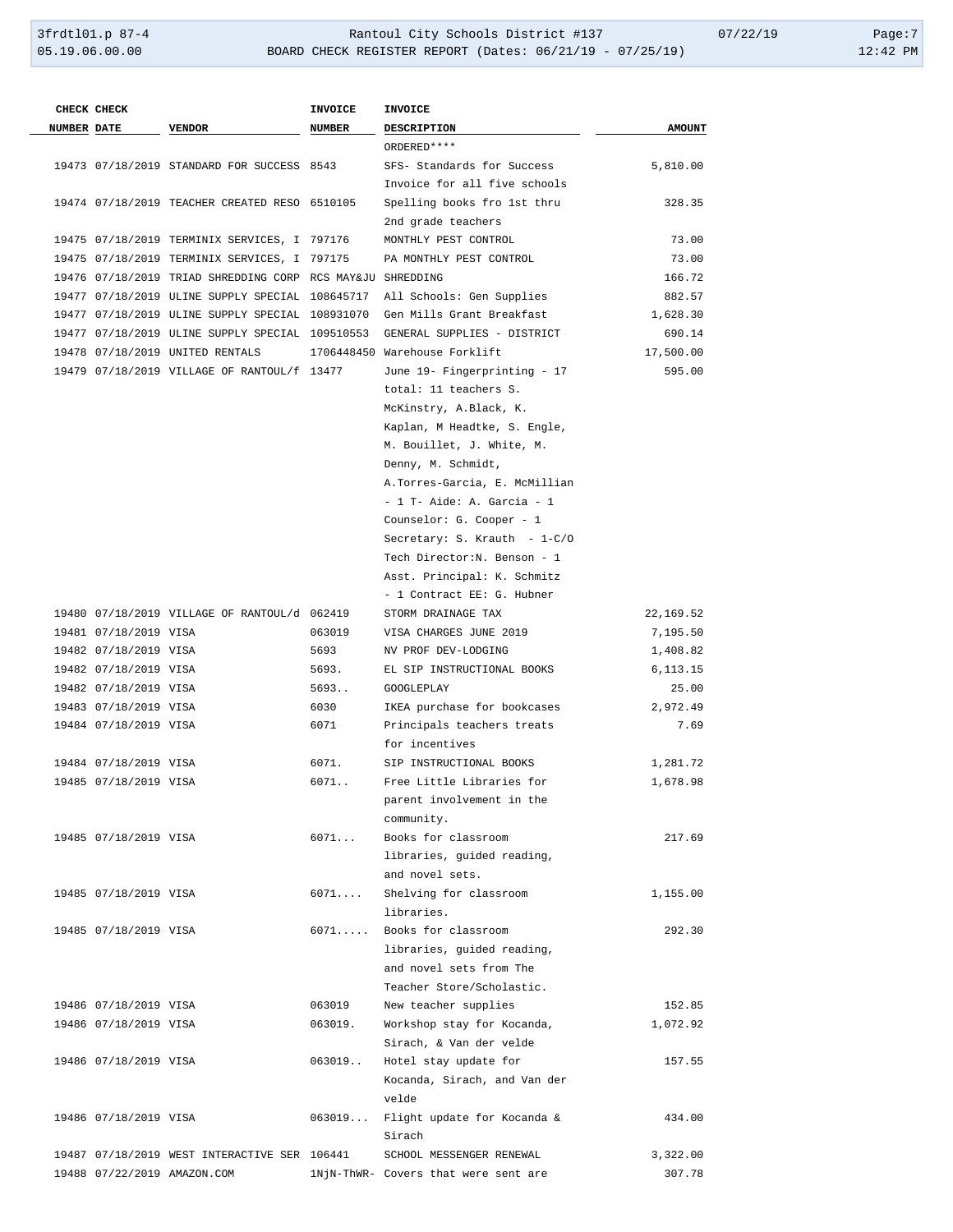|                    | CHECK CHECK            |                                                            | <b>INVOICE</b> | <b>INVOICE</b>                          |               |
|--------------------|------------------------|------------------------------------------------------------|----------------|-----------------------------------------|---------------|
| <b>NUMBER DATE</b> |                        | <b>VENDOR</b>                                              | <b>NUMBER</b>  | DESCRIPTION                             | <b>AMOUNT</b> |
|                    |                        |                                                            |                | wrong size - Sending back via           |               |
|                    |                        |                                                            |                | UPS 6/18 Need covers to                 |               |
|                    |                        |                                                            |                | replace ones that don't fit             |               |
|                    |                        |                                                            |                | for new staff next week.                |               |
|                    |                        | 19488 07/22/2019 AMAZON.COM                                |                | 1hnmvgl3vx Reordering Beckys Amazon     | 599.85        |
|                    |                        |                                                            |                | order -- Wire Shelving and              |               |
|                    |                        |                                                            |                | books                                   |               |
|                    |                        | 19488 07/22/2019 AMAZON.COM                                |                | 1r9v4hclfl Stem supplies                | 351.96        |
|                    |                        | 19488 07/22/2019 AMAZON.COM                                |                | 1hx74j6wkt Art supplies #3              | 324.77        |
|                    |                        | 19488 07/22/2019 AMAZON.COM                                |                | 13mdjlg1ny Microphone system for Board  | 277.99        |
|                    |                        |                                                            |                | Room                                    |               |
|                    |                        | 19488 07/22/2019 AMAZON.COM                                |                | lynvxnkqkr EDUCATIONAL GAMES AND CHARTS | 66.55         |
|                    |                        |                                                            |                | FOR NV SPEECH FROM AMAZON               |               |
|                    |                        | 19488 07/22/2019 AMAZON.COM                                |                | 1t3n1t9gj3 BOARD GAMES FROM AMAZON FOR  | 97.42         |
|                    |                        |                                                            |                | NV/BM SPEECH                            |               |
|                    |                        | 19488 07/22/2019 AMAZON.COM                                |                | 171rnyt6tx Art supplies                 | 623.00        |
|                    |                        | 19488 07/22/2019 AMAZON.COM                                |                | lvyl9g46y1 Reordering Beckys Amazon     | 35.60         |
|                    |                        |                                                            |                | order -- Wire Shelving and<br>books     |               |
|                    |                        |                                                            |                | lqtylyplxr Office/Teacher supplies      | 98.44         |
|                    |                        | 19488 07/22/2019 AMAZON.COM<br>19488 07/22/2019 AMAZON.COM |                | 1gkhjk7tnj Order for Darrin             | 12.75         |
|                    |                        | 19488 07/22/2019 AMAZON.COM                                |                | 199k7yxd93 White & color Card stock,    | 376.13        |
|                    |                        |                                                            |                | binder clips, key tags,                 |               |
|                    |                        |                                                            |                | highlighters, correction                |               |
|                    |                        |                                                            |                | tape, manila folder, tape and           |               |
|                    |                        |                                                            |                | other supplies.                         |               |
|                    |                        | 19488 07/22/2019 AMAZON.COM                                |                | 1wnllncf94 Supplies ordered from Amazon | 470.54        |
|                    |                        |                                                            |                | for Lifeskills at NV                    |               |
|                    |                        | 19488 07/22/2019 AMAZON.COM                                |                | 16pxtjrdk1 Covers that were sent are    | 27.98         |
|                    |                        |                                                            |                | wrong size - Sending back via           |               |
|                    |                        |                                                            |                | UPS 6/18 Need covers to                 |               |
|                    |                        |                                                            |                | replace ones that don't fit             |               |
|                    |                        |                                                            |                | for new staff next week.                |               |
|                    |                        | 19488 07/22/2019 AMAZON.COM                                |                | 19fvyjcr13 Shelves for title 1 books    | 3,509.67      |
|                    |                        | 19488 07/22/2019 AMAZON.COM                                |                | 1fx94gr3vk Shelves for title 1 books    | 584.96        |
|                    |                        | 19488 07/22/2019 AMAZON.COM                                |                | 17wqpklyh6 instructional supplies -     | 2,829.75      |
|                    |                        |                                                            |                | construction paper, dry erase           |               |
|                    |                        |                                                            |                | boards, markers classroom               |               |
|                    |                        |                                                            |                | library carts tables and                |               |
|                    |                        |                                                            |                | chairs for instructional                |               |
|                    |                        |                                                            |                | space                                   |               |
|                    |                        | 19488 07/22/2019 AMAZON.COM                                |                | 1d6gccyj4v instructional supplies -     | 3,721.71      |
|                    |                        |                                                            |                | construction paper, dry erase           |               |
|                    |                        |                                                            |                | boards, markers classroom               |               |
|                    |                        |                                                            |                | library carts tables and                |               |
|                    |                        |                                                            |                | chairs for instructional                |               |
|                    |                        |                                                            |                | space                                   |               |
|                    |                        | 19489 07/22/2019 BROADMEADOW SCHOOL                        | 072219         | START UP MONEY                          | 400.00        |
|                    | 19490 07/22/2019 CARLE |                                                            |                | NXP-XHP-K8 EAP PROGRAM                  | 1,887.50      |
|                    |                        | 19491 07/22/2019 EASTLAWN SCHOOL                           | 072219         | START UP MONEY                          | 400.00        |
|                    |                        | 19492 07/22/2019 EATER JR HIGH                             | 072219         | START UP MONEY                          | 400.00        |
|                    | 19493 07/22/2019 IAASE |                                                            | 072219         | REGISTRATION FEE FOR ALLISON            | 350.00        |
|                    |                        |                                                            |                | DIDIER AND KELLY CRAWFORD FOR           |               |
|                    |                        |                                                            |                | SPED DIRECTORS CONFERENCE               |               |
|                    |                        |                                                            |                | *****ALLISON AND KELLY HAVE             |               |
|                    |                        |                                                            |                | ALREADY BEEN REGISTERED FOR             |               |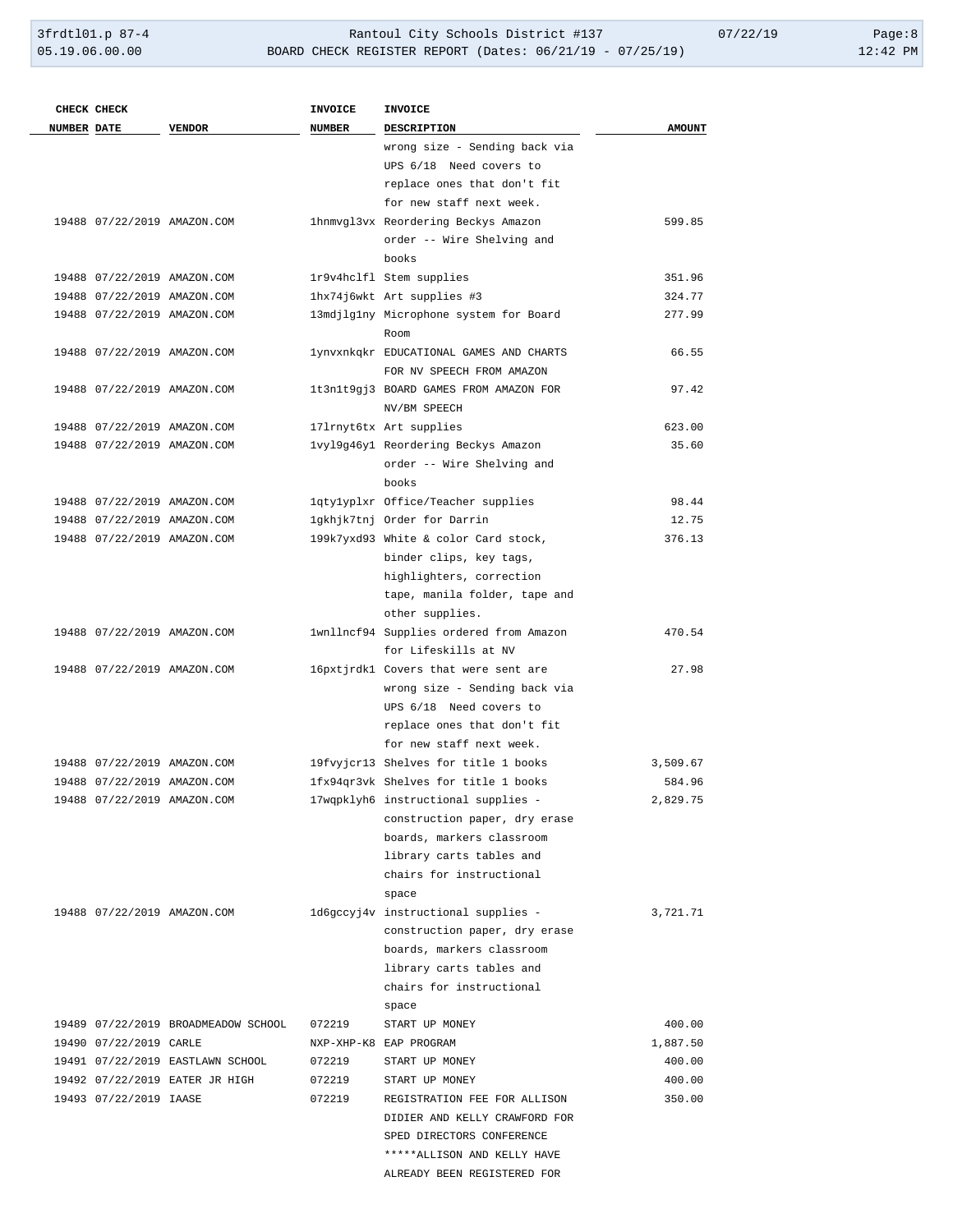|                    | CHECK CHECK                |                                                                    | <b>INVOICE</b> | <b>INVOICE</b>                                                         |               |
|--------------------|----------------------------|--------------------------------------------------------------------|----------------|------------------------------------------------------------------------|---------------|
| <b>NUMBER DATE</b> |                            | <b>VENDOR</b>                                                      | <b>NUMBER</b>  | DESCRIPTION                                                            | <b>AMOUNT</b> |
|                    |                            |                                                                    |                | THIS CONFERENCE ****                                                   |               |
|                    |                            | 19494 07/22/2019 INTEGRATED SYSTEMS C Rantoul 13 SERVER HOSTING    |                |                                                                        | 495.00        |
|                    | 19495 07/22/2019 MHS, INC  |                                                                    | 63084          | Psych supplies ordered from                                            | 924.48        |
|                    |                            |                                                                    |                | MHS Comers 3 ******These                                               |               |
|                    |                            |                                                                    |                | items need to be ordered*****                                          |               |
|                    | 19496 07/22/2019 NICOR GAS |                                                                    |                | 2619173628 Natural Gas charges for/                                    | 179.99        |
|                    |                            |                                                                    |                | Eater Annex                                                            |               |
|                    | 19496 07/22/2019 NICOR GAS |                                                                    |                | 5886131000 Natural Gas Charge Bus Barn                                 | 43.35         |
|                    | 19496 07/22/2019 NICOR GAS |                                                                    |                | 8757390000 Natural Gas bill for Maint                                  | 38.69         |
|                    |                            |                                                                    |                | Shed                                                                   |               |
|                    |                            | 19497 07/22/2019 NORTHVIEW SCHOOL                                  | 072219         | START UP MONEY                                                         | 400.00        |
|                    |                            |                                                                    |                | 19498 07/22/2019 PITNEY BOWES GLOBAL 3103254211 POSTAGE MACHINE RENTAL | 90.66         |
|                    |                            | 19499 07/22/2019 PLEASANT ACRES                                    | 072219         | START UP MONEY                                                         | 400.00        |
|                    |                            | 19500 07/22/2019 RICOH USA, INC                                    |                | 102360413 MED COPIER RENT                                              | 142.00        |
|                    |                            | 19501 07/22/2019 TOUCHTONE COMMUNICAT 1100003825 TELEPHONE CHARGES |                |                                                                        | 55.61         |
|                    |                            | 19502 07/22/2019 VILLAGE OF RANTOUL/U 14784                        |                | NV WATER/ELECTRICITY                                                   | 36.64         |
|                    |                            | 19502 07/22/2019 VILLAGE OF RANTOUL/U 15434                        |                | BM WATER/ELECTRICITY                                                   | 3,139.11      |
|                    |                            | 19502 07/22/2019 VILLAGE OF RANTOUL/U 15106                        |                | MYNA THOMPSON                                                          | 122.42        |
|                    |                            |                                                                    |                | WATER/ELECTRICITY                                                      |               |
|                    |                            | 19502 07/22/2019 VILLAGE OF RANTOUL/U 15610                        |                | WAREHOUSE/BUS BARN                                                     | 960.93        |
|                    |                            |                                                                    |                | WATER/ELECTRICITY                                                      |               |
|                    |                            | 19502 07/22/2019 VILLAGE OF RANTOUL/U 4114                         |                | NV WATER/ELECTRICITY                                                   | 3,384.83      |
|                    |                            | 19502 07/22/2019 VILLAGE OF RANTOUL/U 6208                         |                | JWE WATER/ELECTRICITY                                                  | 5,418.24      |
|                    |                            | 19502 07/22/2019 VILLAGE OF RANTOUL/U 6210                         |                | JWE ANNEX WATER/SEWER                                                  | 874.84        |
|                    |                            | 19502 07/22/2019 VILLAGE OF RANTOUL/U 14542                        |                | EL ELECTRICITY/WATER                                                   | 2,858.45      |
|                    |                            | 19502 07/22/2019 VILLAGE OF RANTOUL/U 14544                        |                |                                                                        | 16.94         |
|                    |                            |                                                                    |                | EL ELECTRICITY/WATER                                                   |               |
|                    |                            | 19503 07/22/2019 VILLAGE OF RANTOUL/F 6343382                      |                | FIBER OPTICS                                                           | 1,417.75      |
|                    | 19504 07/22/2019 VISA      |                                                                    | 06182019       | Visa Payment for Allison                                               | 307.24        |
|                    |                            |                                                                    |                | Didier for Office Depot                                                |               |
|                    |                            |                                                                    |                | Charge for New Teacher                                                 |               |
|                    |                            |                                                                    |                | Binders/dividers                                                       |               |
|                    | 19505 07/22/2019 VISA      |                                                                    | 6055           | ILA conference expenses                                                | 55.00         |
|                    | 19505 07/22/2019 VISA      |                                                                    | 6055.          | ILA conference fees fees for                                           | 178.00        |
|                    |                            |                                                                    |                | baggage check in to Las Vegas                                          |               |
|                    |                            |                                                                    |                | \$45 fees for baggage check in                                         |               |
|                    |                            |                                                                    |                | from Las Vegas \$45 fees for                                           |               |
|                    |                            |                                                                    |                | seating assignment to Las                                              |               |
|                    |                            |                                                                    |                | Vegas \$44 fess for seating                                            |               |
|                    |                            |                                                                    |                | assignment from Las Vegas \$44                                         |               |
|                    | 19505 07/22/2019 VISA      |                                                                    | 6055           | ILA conference expenses -                                              | 55.00         |
|                    |                            |                                                                    |                | baggage on $6/25/19$                                                   |               |
|                    | 19505 07/22/2019 VISA      |                                                                    | 6055           | Uber to dinner with staff                                              | 23.88         |
|                    |                            |                                                                    |                | \$23.88                                                                |               |
|                    | 19505 07/22/2019 VISA      |                                                                    |                | 6055 Uber -dinner to hotel on                                          | 14.48         |
|                    |                            |                                                                    |                | $6/22/19$ \$14.48                                                      |               |
|                    | 19505 07/22/2019 VISA      |                                                                    |                | 6055 Uber to hotel from dinner on                                      | 14.67         |
|                    |                            |                                                                    |                | 6/21/19                                                                |               |
|                    | 19505 07/22/2019 VISA      |                                                                    |                | 6055 Uber to conference from hotel                                     | 27.39         |
|                    |                            |                                                                    |                | \$27.39                                                                |               |
|                    | 19505 07/22/2019 VISA      |                                                                    |                | 6055 UBER TO HOTEL FROM CONF ON                                        | 26.64         |
|                    |                            |                                                                    |                | 6/22/19                                                                |               |
|                    | 19505 07/22/2019 VISA      |                                                                    |                | $6055$ Uber to airport from hotel -                                    | 15.49         |
|                    |                            |                                                                    |                | conf expense                                                           |               |
|                    | 19505 07/22/2019 VISA      |                                                                    |                | 6055 taxi to conf from hotel on                                        | 63.26         |
|                    |                            |                                                                    |                | 6/21/19                                                                |               |
|                    | 19505 07/22/2019 VISA      |                                                                    |                | 6055 airport parking for ILA conf                                      | 72.00         |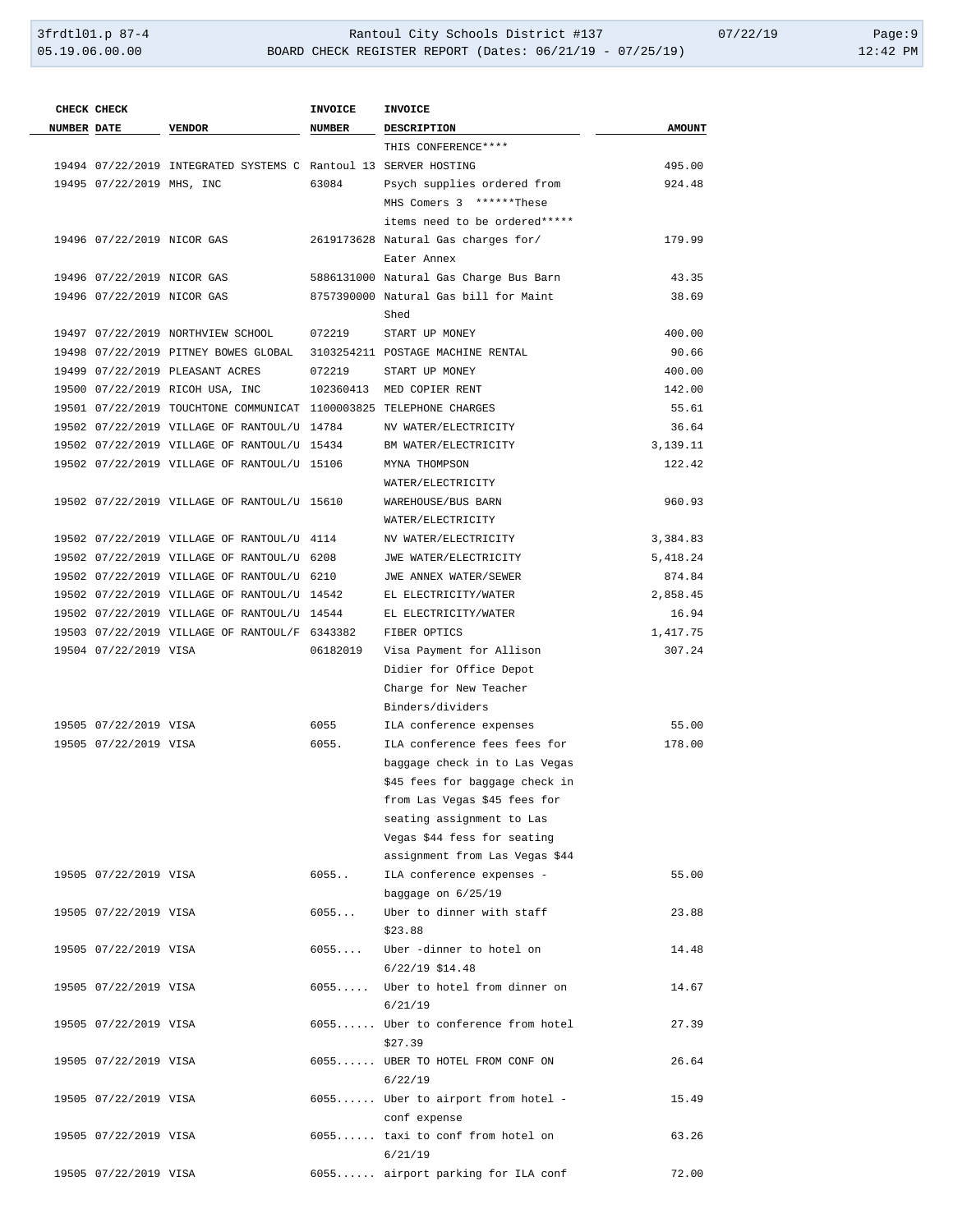|                    | CHECK CHECK           |                                                                         | <b>INVOICE</b>  | <b>INVOICE</b>                                                             |               |
|--------------------|-----------------------|-------------------------------------------------------------------------|-----------------|----------------------------------------------------------------------------|---------------|
| <b>NUMBER DATE</b> |                       | VENDOR                                                                  | NUMBER          | DESCRIPTION                                                                | <b>AMOUNT</b> |
|                    | 19505 07/22/2019 VISA |                                                                         | $6055$ ILA conf |                                                                            | 547.74        |
|                    |                       |                                                                         |                 | 19506 07/22/2019 WELLS FARGO VENDOR F 9013680476 COPIER RENT/MAINTENANCE   | 5,161.06      |
|                    |                       |                                                                         |                 | AGREEMENT                                                                  |               |
|                    |                       | 19506 07/22/2019 WELLS FARGO VENDOR F 9013688950 PRE-K COPIER RENT      |                 |                                                                            | 214.71        |
|                    |                       | 192000002 07/22/2019 GRANT, MARI                                        |                 | ERIN201907 6/19/2019-6/23/2019 Meals,                                      | 586.45        |
|                    |                       |                                                                         |                 | hotel, and transportation                                                  |               |
|                    |                       |                                                                         |                 | from the ILA Conference                                                    |               |
|                    |                       | 192000002 07/22/2019 GRANT, MARI                                        |                 | ERIN201907 6/19/2019-6/23/2019                                             | 251.40        |
|                    |                       |                                                                         |                 | Expenses from ILA conference                                               |               |
|                    |                       |                                                                         |                 | 192000003 07/22/2019 HILLIGOSS, JACKLYN ERIN201907 7/9/2019-7/10/2019 Food | 26.67         |
|                    |                       |                                                                         |                 | from Reading clinic visit                                                  |               |
|                    |                       | 192000004 07/22/2019 MAGERS, THOMAS                                     |                 | ERIN201907 7/10/2019 Mileage for trip                                      | 198.36        |
|                    |                       |                                                                         |                 | to Roosevelt University                                                    |               |
|                    |                       |                                                                         |                 | Summer Reading Clinic in                                                   |               |
|                    |                       |                                                                         |                 | Schaumburg, IL                                                             |               |
|                    |                       | 192000004 07/22/2019 MAGERS, THOMAS                                     |                 | ERIN201907 7/10/2019 Illinois                                              | 367.92        |
|                    |                       |                                                                         |                 | Principal Association dues                                                 |               |
|                    |                       |                                                                         |                 | for 2019-2020 school year                                                  |               |
|                    |                       | 192000005 07/22/2019 MAHONEY, KELLY                                     |                 | ERIN201907 6/18/2019-6/25/2019                                             | 337.16        |
|                    |                       |                                                                         |                 | airfare to ILA Intensive                                                   |               |
|                    |                       |                                                                         |                 | Conference in Las Vegas, NV                                                |               |
|                    |                       | 192000005 07/22/2019 MAHONEY, KELLY                                     |                 | ERIN201907 6/18/2019-6/23/2019                                             | 374.89        |
|                    |                       |                                                                         |                 | Mileage, meals, travel                                                     |               |
|                    |                       |                                                                         |                 | expenses associated with ILA                                               |               |
|                    |                       |                                                                         |                 | conf FY19 Title I pd funds                                                 |               |
|                    |                       | 192000006 07/22/2019 OWENS, ALLISON                                     |                 | ERIN201907 4/28/2019-4/29/2019 Daily                                       | 71.20         |
|                    |                       |                                                                         |                 | 5 Conference in St. Louis                                                  |               |
|                    |                       | 192000007 07/22/2019 RAMAGE, MICHELLE                                   |                 | ERIN201907 6/25/2019 Mileage to and                                        | 167.04        |
|                    |                       |                                                                         |                 | from Arlington Heights                                                     |               |
|                    |                       | 192000008 07/22/2019 SCHWARZENTRAUB, ABBY ERIN201907 7/9/2019-7/10/2019 |                 |                                                                            | 29.19         |
|                    |                       |                                                                         |                 | Roosevelt University Reading                                               |               |
|                    |                       |                                                                         |                 | Clinic meal reimbursements                                                 |               |
|                    |                       |                                                                         |                 | 192000009 07/22/2019 VALENTE, PATRICIA ERIN201907 3/16/2019 Took out a     | 127.57        |
|                    |                       |                                                                         |                 | prospect teacher hire for                                                  |               |
|                    |                       |                                                                         |                 | Bilingual Program                                                          |               |
|                    |                       |                                                                         |                 | 192000010 07/22/2019 VAN DER VELDE, ELIZA ERIN201907 7/1/2019 Professional | 1,594.79      |
|                    |                       |                                                                         |                 | Development Trip- Reader's                                                 |               |
|                    |                       |                                                                         |                 | Workshop through Teacher's                                                 |               |
|                    |                       |                                                                         |                 | College, Columbia, NY                                                      |               |
|                    |                       | 192000011 07/22/2019 WOODS, SCOTT                                       |                 | ERIN201907 3/10/2019-5/15/2019                                             | 190.97        |
|                    |                       |                                                                         |                 | Reimbursement for required                                                 |               |
|                    |                       |                                                                         |                 | bilingual coursework.                                                      |               |
|                    |                       | 192000011 07/22/2019 WOODS, SCOTT                                       |                 | ERIN201907 7/2/2018-6/20/2019                                              | 495.20        |
|                    |                       |                                                                         |                 | 2018-2019 Out of District                                                  |               |
|                    |                       |                                                                         |                 | Mileage                                                                    |               |
|                    |                       | 201800442 06/14/2019 ILL MUNICIPAL RET FU 20190614AD Payroll accrual    |                 |                                                                            | 5,351.53      |
|                    |                       | 201800442 06/14/2019 ILL MUNICIPAL RET FU 20190614AD Payroll accrual    |                 |                                                                            | 0.00          |
|                    |                       | 201800442 06/14/2019 ILL MUNICIPAL RET FU 20190614AD Payroll accrual    |                 |                                                                            | 524.14        |
|                    |                       | 201800442 06/14/2019 ILL MUNICIPAL RET FU 20190614AF Payroll accrual    |                 |                                                                            | 8,253.20      |
|                    |                       | 201800450 06/28/2019 ILL DEPT OF REVENUE 20190628AD Payroll accrual     |                 |                                                                            | 205.00        |
|                    |                       | 201800450 06/28/2019 ILL DEPT OF REVENUE 20190628AD Payroll accrual     |                 |                                                                            | 21,897.63     |
|                    |                       | 201800451 06/28/2019 ILL MUNICIPAL RET FU 20190628AD Payroll accrual    |                 |                                                                            | 5,103.57      |
|                    |                       | 201800451 06/28/2019 ILL MUNICIPAL RET FU 20190628AD Payroll accrual    |                 |                                                                            | 0.00          |
|                    |                       | 201800451 06/28/2019 ILL MUNICIPAL RET FU 20190628AD Payroll accrual    |                 |                                                                            | 522.30        |
|                    |                       | 201800451 06/28/2019 ILL MUNICIPAL RET FU 20190628AF Payroll accrual    |                 |                                                                            | 7,870.80      |
|                    |                       | 201800452 06/28/2019 TAXES - DIRECT DEBIT 20190628AD Payroll accrual    |                 |                                                                            | 36,785.72     |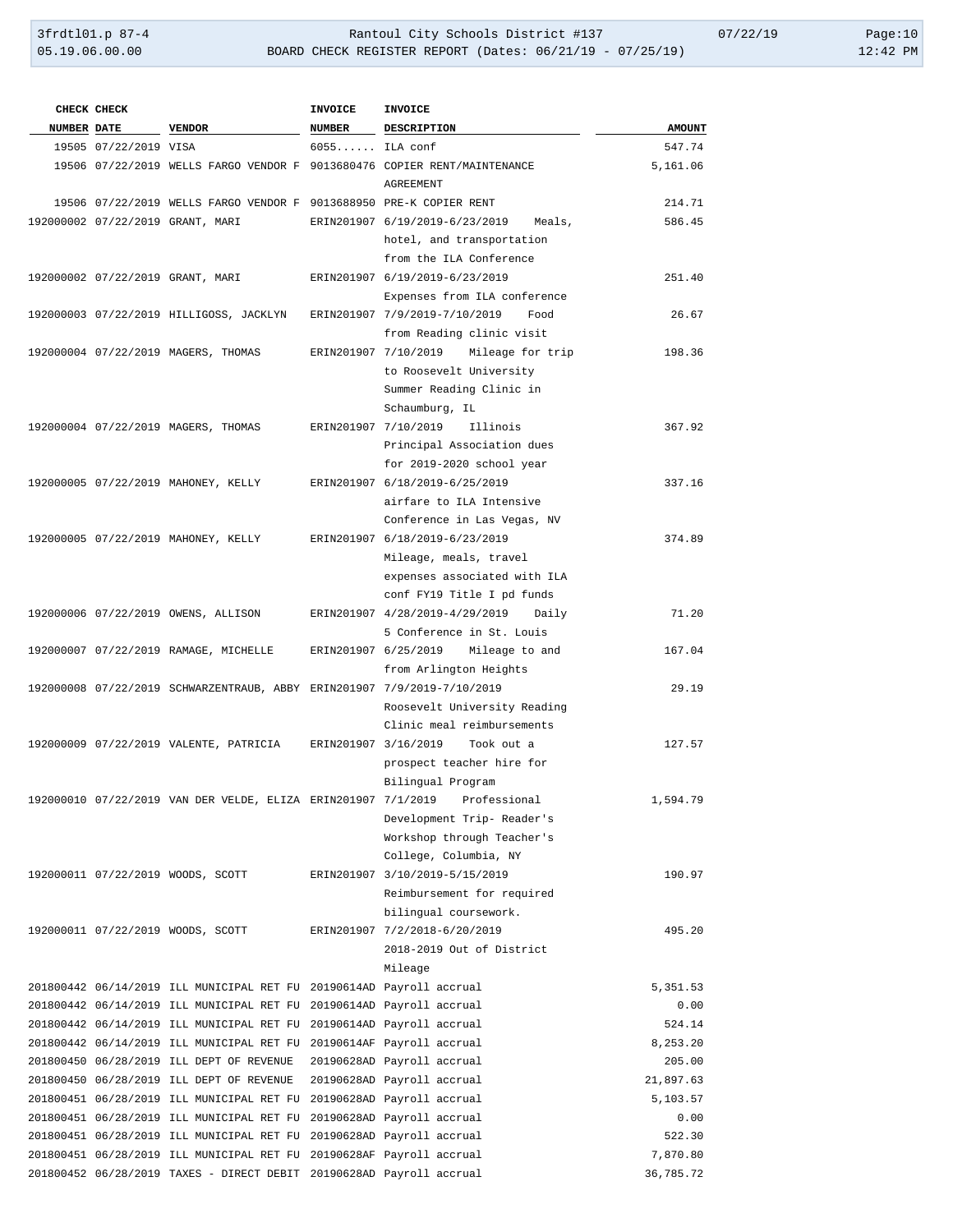**CHECK CHECK INVOICE INVOICE NUMBER DATE VENDOR NUMBER DESCRIPTION AMOUNT** 06/28/2019 TAXES - DIRECT DEBIT 20190628AD Payroll accrual 7,026.75 06/28/2019 TAXES - DIRECT DEBIT 20190628AD Payroll accrual 1,076.00 06/28/2019 TAXES - DIRECT DEBIT 20190628AD Payroll accrual 65.28 06/28/2019 TAXES - DIRECT DEBIT 20190628AD Payroll accrual 7,503.73 06/28/2019 TAXES - DIRECT DEBIT 20190628AF Payroll accrual 7,026.75 06/28/2019 TAXES - DIRECT DEBIT 20190628AF Payroll accrual 7,503.73 06/28/2019 TEACHER'S HEALTH INS 20190628AF Payroll accrual 518.89 06/28/2019 TEACHER'S HEALTH INS 20190628AF Payroll accrual 3,513.38 06/28/2019 TEACHER'S HEALTH INS 20190628AF Payroll accrual 439.31 06/28/2019 TEACHER'S HEALTH INS 20190628AF Payroll accrual 700.50 06/28/2019 TEACHER'S HEALTH INS 20190628AF Payroll accrual 4,741.01 06/28/2019 TEACHER'S HEALTH INS 20190628AF Payroll accrual 592.10 06/28/2019 TEACHERS RETIREMENT 20190628AD Payroll accrual 34,494.34 06/28/2019 TEACHERS RETIREMENT 20190628AD Payroll accrual 4,171.75 06/28/2019 TEACHERS RETIREMENT 20190628AF Payroll accrual 5,169.78 06/28/2019 TEACHERS RETIREMENT 20190628AF Payroll accrual 180.90 06/28/2019 TEACHERS RETIREMENT 20190628AF Payroll accrual 344.13 06/28/2019 TEACHERS RETIREMENT 20190628AF Payroll accrual 2,208.32 06/28/2019 TEACHERS RETIREMENT 20190628AF Payroll accrual 277.06 06/28/2019 TEACHERS RETIREMENT 20190628AF Payroll accrual 579.97 06/28/2019 TEACHERS RETIREMENT 20190628AF Payroll accrual 4,090.67 06/28/2019 THE OMNI GROUP 20190628AD Payroll accrual 1,830.00 06/28/2019 THE OMNI GROUP 20190628AD Payroll accrual 128.81 06/28/2019 THE OMNI GROUP 20190628AD Payroll accrual 220.02 06/28/2019 THE OMNI GROUP 20190628AD Payroll accrual 1,036.36 06/25/2019 AMERICAN FAMILY LIFE 134220 MONTHLY BILLING 362.10 06/25/2019 HEALTH ALLIANCE MEDI 787871 MONTHLY BILLING 152,173.86 06/25/2019 STANDARD INSURANCE C 1607559100 MONTHLY BILLING-DENTAL 9,409.90 06/25/2019 STANDARD INSURANCE C 1607559100 MONTHLY BILLING-VISION 1,751.78 06/25/2019 STANDARD INSURANCE C 7559100001 MONTHLY BILLING-LIFE 1,922.36 07/15/2019 ILL DEPT OF REVENUE 20190715AD Payroll accrual 723.15 07/15/2019 TAXES - DIRECT DEBIT 20190715AD Payroll accrual 239.11 07/15/2019 TAXES - DIRECT DEBIT 20190715AD Payroll accrual 263.43 07/15/2019 TAXES - DIRECT DEBIT 20190715AD Payroll accrual 50.00 07/15/2019 TAXES - DIRECT DEBIT 20190715AD Payroll accrual 412.36 07/15/2019 TAXES - DIRECT DEBIT 20190715AF Payroll accrual 263.43 07/15/2019 TAXES - DIRECT DEBIT 20190715AF Payroll accrual 412.36 07/15/2019 TEACHER'S HEALTH INS 20190715AF Payroll accrual 43.24 07/15/2019 TEACHER'S HEALTH INS 20190715AF Payroll accrual 191.21 07/15/2019 TEACHER'S HEALTH INS 20190715AF Payroll accrual 58.57 07/15/2019 TEACHER'S HEALTH INS 20190715AF Payroll accrual 257.65 07/15/2019 TEACHERS RETIREMENT 20190715AD Payroll accrual 424.56 07/15/2019 TEACHERS RETIREMENT 20190715AD Payroll accrual 1,776.19 07/15/2019 TEACHERS RETIREMENT 20190715AF Payroll accrual 107.78 07/15/2019 TEACHERS RETIREMENT 20190715AF Payroll accrual 28.75 07/15/2019 TEACHERS RETIREMENT 20190715AF Payroll accrual 120.50 07/15/2019 TEACHERS RETIREMENT 20190715AF Payroll accrual 59.59 07/15/2019 TEACHERS RETIREMENT 20190715AF Payroll accrual 1,702.59 07/15/2019 ILL DEPT OF REVENUE 20190715AD Payroll accrual 205.00 07/15/2019 ILL DEPT OF REVENUE 20190715BD Payroll accrual 21,023.97 07/15/2019 TAXES - DIRECT DEBIT 20190715AD Payroll accrual 65.28 07/15/2019 TAXES - DIRECT DEBIT 20190715BD Payroll accrual 37,376.80 07/15/2019 TAXES - DIRECT DEBIT 20190715BD Payroll accrual 6,323.77 07/15/2019 TAXES - DIRECT DEBIT 20190715BD Payroll accrual 1,076.00 07/15/2019 TAXES - DIRECT DEBIT 20190715BD Payroll accrual 6,586.09 07/15/2019 TAXES - DIRECT DEBIT 20190715BF Payroll accrual 6,323.77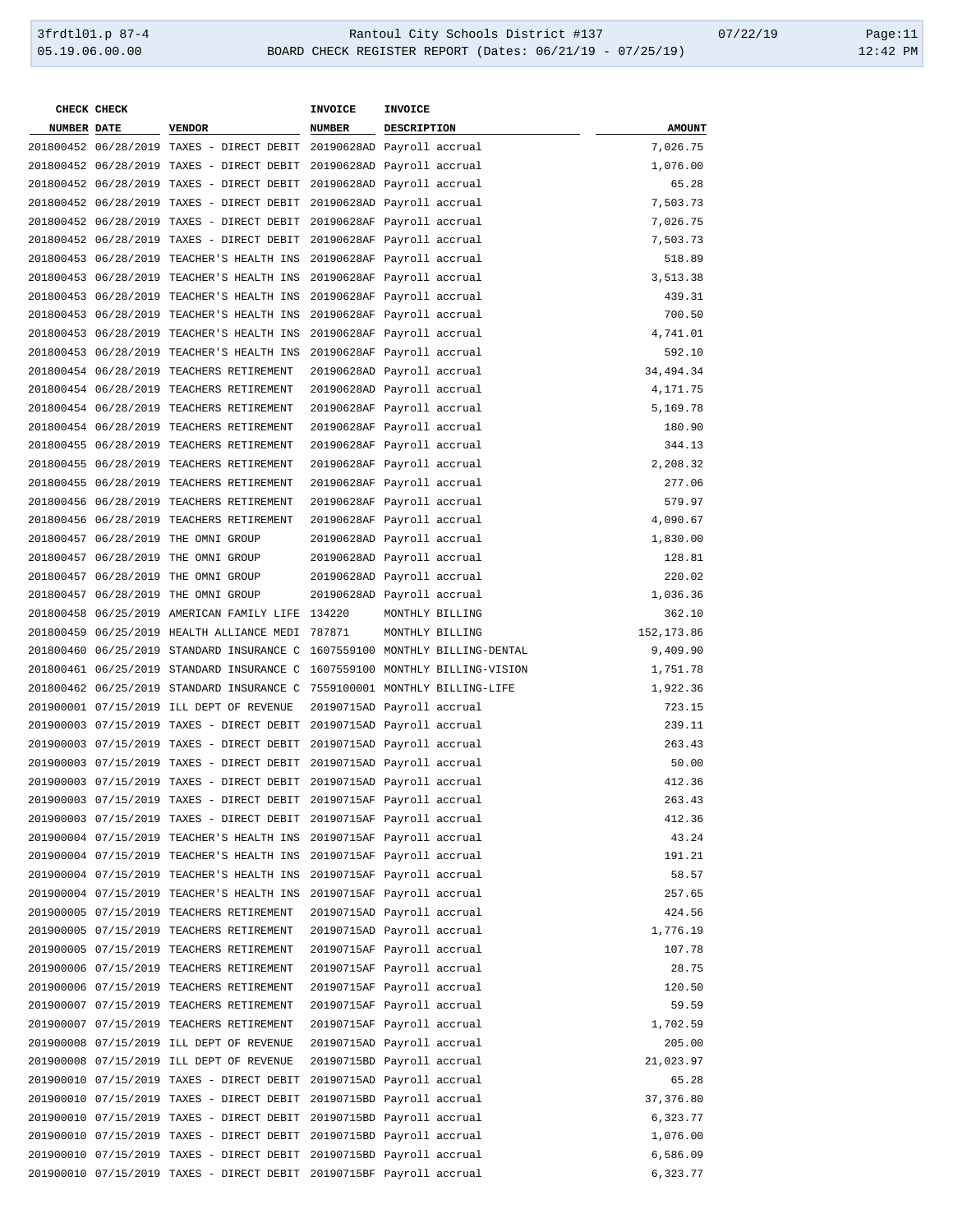| CHECK CHECK        |                                                                      | <b>INVOICE</b>             | <b>INVOICE</b> |               |
|--------------------|----------------------------------------------------------------------|----------------------------|----------------|---------------|
| <b>NUMBER DATE</b> | <b>VENDOR</b>                                                        | <b>NUMBER</b>              | DESCRIPTION    | <b>AMOUNT</b> |
|                    | 201900010 07/15/2019 TAXES - DIRECT DEBIT 20190715BF Payroll accrual |                            |                | 6,586.09      |
|                    | 201900011 07/15/2019 TEACHER'S HEALTH INS 20190715AF Payroll accrual |                            |                | 528.95        |
|                    | 201900011 07/15/2019 TEACHER'S HEALTH INS 20190715AF Payroll accrual |                            |                | 714.08        |
|                    | 201900011 07/15/2019 TEACHER'S HEALTH INS                            | 20190715BF Payroll accrual |                | 26.74         |
|                    | 201900011 07/15/2019 TEACHER'S HEALTH INS                            | 20190715BF Payroll accrual |                | 6.21          |
|                    | 201900011 07/15/2019 TEACHER'S HEALTH INS                            | 20190715BF Payroll accrual |                | 36.22         |
|                    | 201900011 07/15/2019 TEACHER'S HEALTH INS                            | 20190715BF Payroll accrual |                | 8.37          |
|                    | 201900012 07/15/2019 TEACHERS RETIREMENT                             | 20190715AF Payroll accrual |                | 5,269.25      |
|                    | 201900012 07/15/2019 TEACHERS RETIREMENT                             | 20190715BD Payroll accrual |                | 262.55        |
|                    | 201900012 07/15/2019 TEACHERS RETIREMENT                             | 20190715BD Payroll accrual |                | 60.75         |
|                    | 201900013 07/15/2019 TEACHERS RETIREMENT                             | 20190715AF Payroll accrual |                | 337.16        |
|                    | 201900013 07/15/2019 TEACHERS RETIREMENT                             | 20190715BF Payroll accrual |                | 16.92         |
|                    | 201900013 07/15/2019 TEACHERS RETIREMENT                             | 20190715BF Payroll accrual |                | 3.92          |
|                    | 201900014 07/15/2019 TEACHERS RETIREMENT                             | 20190715BF Payroll accrual |                | 532.92        |
|                    | 201900015 07/15/2019 THE OMNI GROUP                                  | 20190715AD Payroll accrual |                | 1,830.00      |
|                    | 201900015 07/15/2019 THE OMNI GROUP                                  | 20190715AD Payroll accrual |                | 128.81        |
|                    | 201900015 07/15/2019 THE OMNI GROUP                                  | 20190715AD Payroll accrual |                | 220.02        |
|                    | 201900015 07/15/2019 THE OMNI GROUP                                  | 20190715AD Payroll accrual |                | 1,036.36      |
|                    | 201900016 07/15/2019 ILL DEPT OF REVENUE                             | 20190715CD Payroll accrual |                | $-84.28$      |
|                    | 201900017 07/15/2019 TAXES - DIRECT DEBIT 20190715CD Payroll accrual |                            |                | $-87.16$      |
|                    | 201900017 07/15/2019 TAXES - DIRECT DEBIT                            | 20190715CD Payroll accrual |                | $-1.24$       |
|                    | 201900017 07/15/2019 TAXES - DIRECT DEBIT                            | 20190715CD Payroll accrual |                | $-28.50$      |
|                    | 201900017 07/15/2019 TAXES - DIRECT DEBIT                            | 20190715CF Payroll accrual |                | $-1.24$       |
|                    | 201900017 07/15/2019 TAXES - DIRECT DEBIT                            | 20190715CF Payroll accrual |                | $-28.50$      |
|                    | 201900018 07/15/2019 TEACHER'S HEALTH INS                            | 20190715CF Payroll accrual |                | $-26.74$      |
|                    | 201900018 07/15/2019 TEACHER'S HEALTH INS 20190715CF Payroll accrual |                            |                | $-36.22$      |
|                    | 201900019 07/15/2019 TEACHERS RETIREMENT                             | 20190715CD Payroll accrual |                | $-262.55$     |
|                    | 201900020 07/15/2019 TEACHERS RETIREMENT                             | 20190715CF Payroll accrual |                | $-16.92$      |
|                    | 201900021 07/15/2019 ILL DEPT OF REVENUE                             | 20190715DD Payroll accrual |                | 97.28         |
|                    | 201900022 07/15/2019 TAXES - DIRECT DEBIT 20190715DD Payroll accrual |                            |                | 118.66        |
|                    | 201900022 07/15/2019 TAXES - DIRECT DEBIT                            | 20190715DD Payroll accrual |                | 1.24          |
|                    | 201900022 07/15/2019 TAXES - DIRECT DEBIT                            | 20190715DD Payroll accrual |                | 28.50         |
|                    | 201900022 07/15/2019 TAXES - DIRECT DEBIT                            | 20190715DF Payroll accrual |                | 1.24          |
|                    | 201900022 07/15/2019 TAXES - DIRECT DEBIT 20190715DF Payroll accrual |                            |                | 28.50         |
|                    | 201900023 07/15/2019 ILL DEPT OF REVENUE                             | 20190715ED Payroll accrual |                | $-107.73$     |
|                    | 201900024 07/15/2019 TAXES - DIRECT DEBIT 20190715ED Payroll accrual |                            |                | $-102.18$     |
|                    | 201900024 07/15/2019 TAXES - DIRECT DEBIT 20190715ED Payroll accrual |                            |                | $-42.84$      |
|                    | 201900024 07/15/2019 TAXES - DIRECT DEBIT 20190715EF Payroll accrual |                            |                | $-42.84$      |
|                    | 201900025 07/15/2019 TEACHER'S HEALTH INS                            | 20190715CF Payroll accrual |                | 3.07          |
|                    | 201900025 07/15/2019 TEACHER'S HEALTH INS                            | 20190715CF Payroll accrual |                | 4.15          |
|                    | 201900025 07/15/2019 TEACHER'S HEALTH INS                            | 20190715DF Payroll accrual |                | $-41.81$      |
|                    | 201900025 07/15/2019 TEACHER'S HEALTH INS                            | 20190715DF Payroll accrual |                | $-56.63$      |
|                    | 201900026 07/15/2019 TEACHERS RETIREMENT                             | 20190715CD Payroll accrual |                | 30.11         |
|                    | 201900026 07/15/2019 TEACHERS RETIREMENT                             | 20190715DD Payroll accrual |                | $-410.50$     |
|                    | 201900027 07/15/2019 TEACHERS RETIREMENT                             | 20190715CF Payroll accrual |                | 1.94          |
|                    | 201900027 07/15/2019 TEACHERS RETIREMENT                             |                            |                | $-26.45$      |
|                    | 201900028 07/15/2019 TEACHERS RETIREMENT                             | 20190715DF Payroll accrual |                | $-37.43$      |
|                    |                                                                      | 20190715CF Payroll accrual |                |               |
|                    | 201900029 07/15/2019 ILL DEPT OF REVENUE                             | 20190715FD Payroll accrual |                | 126.45        |
|                    | 201900030 07/15/2019 TAXES - DIRECT DEBIT                            | 20190715FD Payroll accrual |                | 130.08        |
|                    | 201900030 07/15/2019 TAXES - DIRECT DEBIT                            | 20190715FD Payroll accrual |                | 42.84         |
|                    | 201900030 07/15/2019 TAXES - DIRECT DEBIT                            | 20190715FF Payroll accrual |                | 42.84         |
|                    | 201900031 07/15/2019 TEACHER'S HEALTH INS                            | 20190715DF Payroll accrual |                | $-0.40$       |
|                    | 201900031 07/15/2019 TEACHER'S HEALTH INS                            | 20190715DF Payroll accrual |                | $-0.54$       |
|                    | 201900032 07/15/2019 TEACHERS RETIREMENT                             | 20190715DD Payroll accrual |                | $-3.94$       |
|                    | 201900033 07/15/2019 TEACHERS RETIREMENT                             | 20190715DF Payroll accrual |                | $-0.25$       |
|                    | 201900034 07/15/2019 ILL DEPT OF REVENUE                             | 20190715GD Payroll accrual |                | 127.80        |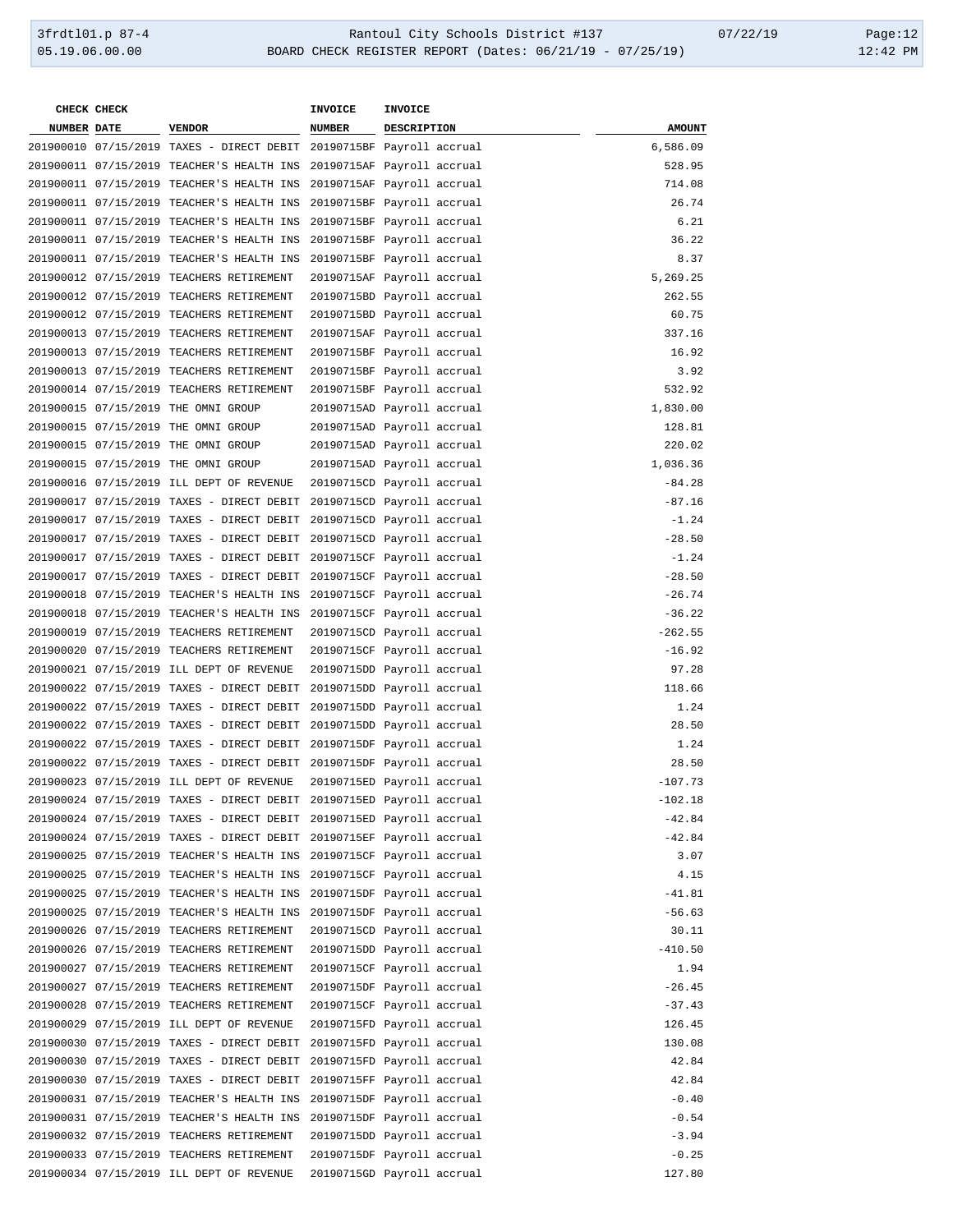| <b>AMOUNT</b> |
|---------------|
| 173.86        |
| 173.86        |
| 246.03        |
| 40.66         |
| 40.66         |
|               |

Totals for checks 1,142,803.58